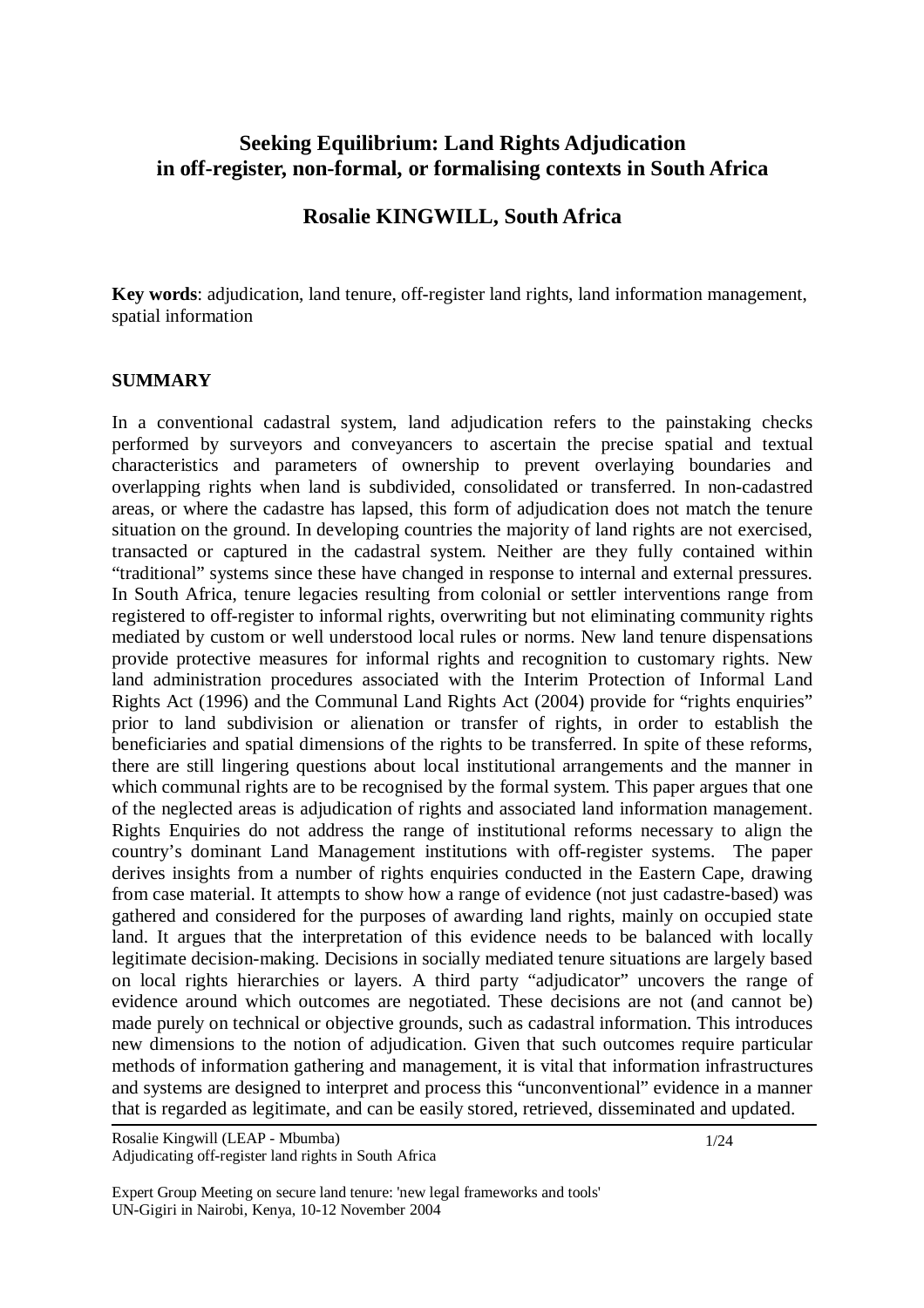# **1. POLICY CONTEXT**

The reconstruction of case material upon which the paper has been based led to the conclusion that adjudication should be viewed as a critically important policy issue in the emerging Land Management frameworks in the African context. In spite of its potential centrality as a tool for evaluating and securing tenure in the offregister, socially derived land systems that predominate in Africa, it is a highly neglected component of Land Management and Land Administration.

Land Management is defined as the overarching process of decision-making around land resources, including responsibility for the implementation of the decisions. From an institutional perspective it includes the formulation of land policy, the preparation of land development and land use plans, and the subsystems for spatial planning and land use management, and the administration of a variety of land related programmes including land tenure. The decision-making realm can be centralised, decentralised, localized or a combination of all or some of these. Land Administration defines the activities that "actualise" these policies and plans (Kingwill, 2004).

Adjudication is widely accepted as "the process whereby all existing rights in a particular parcel of land are authoritatively ascertained". The process is not to be confused with the process in terms of which existing rights are altered or new rights created. Rather it is the "front end" process that systematically interrogates *existing* rights. (MXA 2003).

Where rights are governed by the Deeds and Cadastral system, adjudication refers to the painstaking checks performed by land surveyors and conveyancers - within statutorily defined codes of conduct and rules - of all information relating to the property and the owner before the owner is allowed to transfer the property to a new buyer and/or when a subdivision or consolidation is undertaken. The cadastral system in South Africa is understood in the conventional sense to mean a land information system that has two key components or subsystems, viz. a spatial component (the geometric description of the land parcels) linked to the textual component (the records or registers, describing the nature of interests and ownership of the land parcels).

Formal land management is conceived as a set of inter-related sub-systems which all nevertheless "tie up" via an extensive state machinery which derives its institutional (including political and technical) integrity from the cadastral system. The informal system, on the other hand, is usually "cadastre-less".

The scope of the "informal" system includes the range of socially derived tenure systems which are off-register or which are failing to be maintained in the formal registry. These tenures are usually identifiable by the socially embedded nature of tenure relations and their administration under a variety of local arrangements, such as civic organisations, traditional authorities or specially designed local

Rosalie Kingwill (LEAP - Mbumba) Adjudicating off-register land rights in South Africa

Expert Group Meeting on secure land tenure: 'new legal frameworks and tools' UN-Gigiri in Nairobi, Kenya, 10-12 November 2004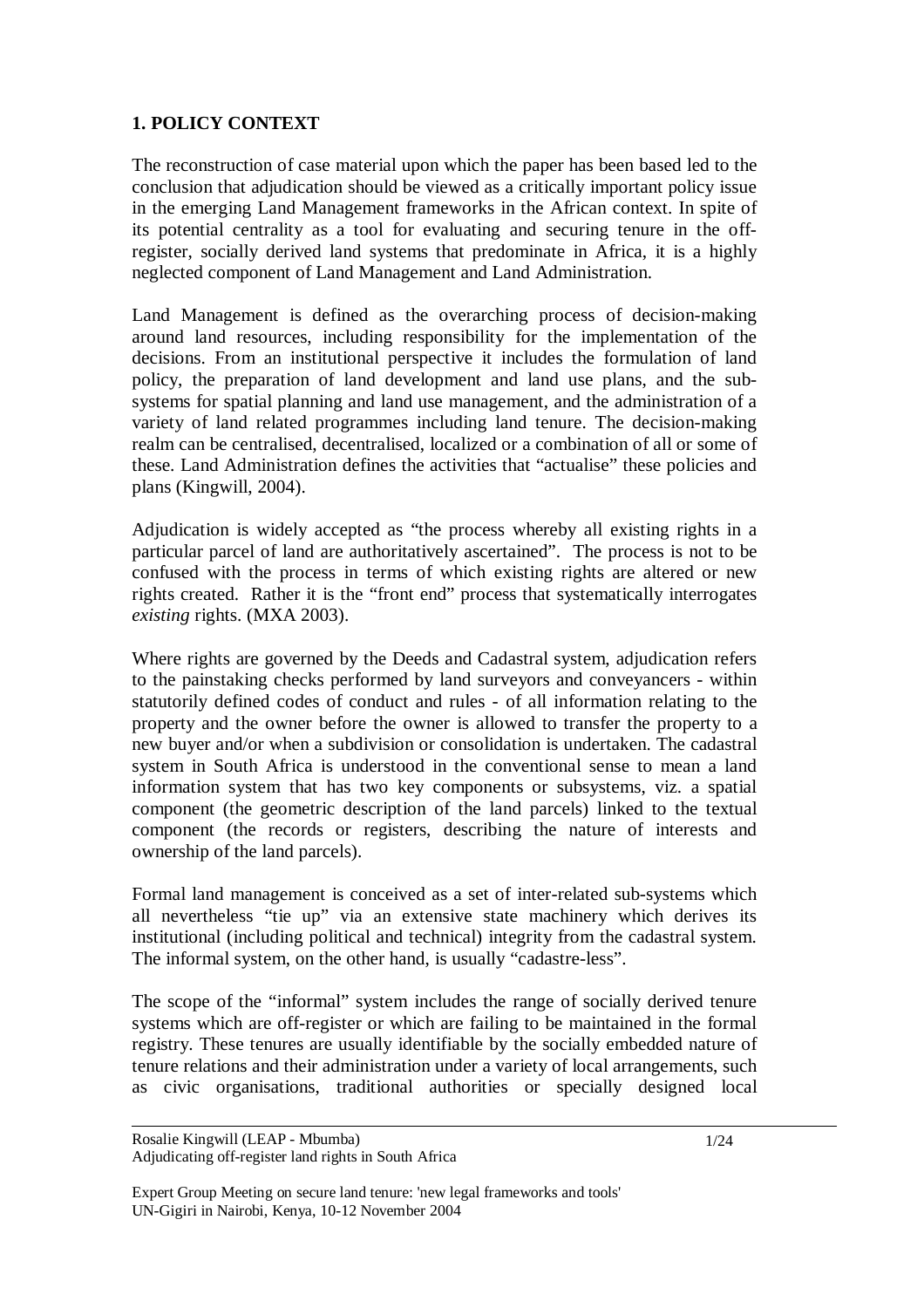committees. Evidence of land tenure rights is thus usually wholly or partially unrelated to the cadastral system.

The formal cadastral system continues to elude the poor in both urban and rural contexts in many parts of Africa, including South Africa with its highly developed cadastral network. I have argued elsewhere (2004) that the persistence of institutional misfits between the dominant land management frameworks and the marginilised informal systems that serve the poor in both urban and rural contexts contributes to a rationale for people in the informal systems to stay outside the formal system. Locally regulated systems are in some respects able to respond more dynamically than the formal system to the stresses and shocks experienced by those whose livelihoods are vulnerable. Attempts in policy and practice to superimpose the formal system over the informal system continue to fail, and even to increase tenure vulnerability or insecurity in many cases.

There is neither a law nor policy on land adjudication in South Africa outside of its conventional practice in the formal system as defined above. Adjudication is arguably a crucial missing link between the perceived incomplete or unreliable information characteristic of unofficial land management and the perceived complete and reliable information of the Deeds and Cadastral system. Adjudication could provide ongoing and consistent support in off-register or formalising tenure contexts in the absence of accurate documentary records, at the same time creating a body of records or "library of evidence" alongside the cadastre.

In this context, adjudication could play a bridging function between the "fixed" cadastral-linked methods of ascertaining and recording "who has what rights where" and the non-cadastred, more "elastic" layering mechanisms that tend to mediate land rights (which are usually linked to other rights as well) in off-register or informal situations. It could provide predictable back up in the absence of fixed records, or lapsed or lapsing records.

For adjudication to fulfil this role, however, there would need to be a shift in the entire conceptual and institutional framework for land management in developing countries. The edifice of land management and land administration in South Africa, for example, rests on the building blocks of the cadastral system, including the regulation of land use through land use schemes. This in turn influences the way land information is interpreted, stored, used, regulated and generally managed. Since off-register systems cannot be "read" in this way, the majority of citizens whose rights are affected by these systems do not gain the benefit of the country's public and private services invested in land management.

Land adjudication in off-register systems, on the contrary, potentially provides scope for different sets of tools and mechanisms for understanding, interpreting, assessing, storing and using land information. The practical management functions would most usefully rest with local government and local civil society institutions, within a national framework of principles and norms. This would involve institutional restructuring of local government functions to integrate land

Expert Group Meeting on secure land tenure: 'new legal frameworks and tools' UN-Gigiri in Nairobi, Kenya, 10-12 November 2004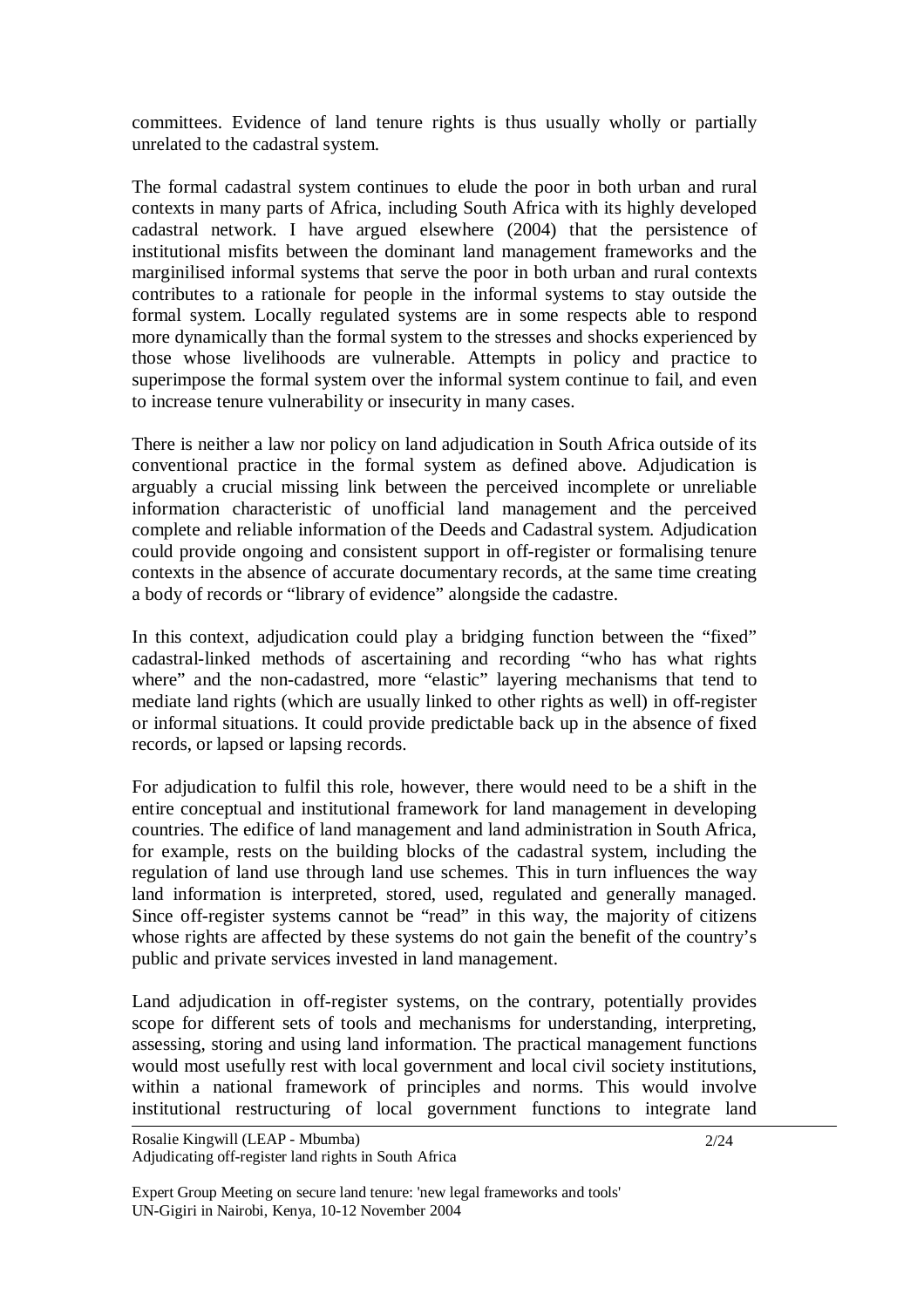information systems derived from off-register land rights. Given the fluidity of offregister systems, it would be necessary to design provincial (trans-local) and local level "libraries of evidence" to house and maintain this unconventional evidence, i.e. evidence other than, and in addition to, Deeds and cadastral evidence. These libraries of evidence would inform ongoing adjudication and dispute resolution functions; strengthen community governance institutions; provide information to monitor local registries of rights - as and when these emerge; and play a critical role in planning and development programmes, such as land reform, housing, utilities, servicing, billing and local economic development.

For this kind of institutional restructuring to take place however, would require shifts in thinking about land management and land administration at policy-making level. For example, decentralising and restructuring key land administration functions at local government level to incorporate new ways of thinking about local land information systems and land registries. This could be sustained by a more systematic approach to adjudication of off-register rights. Although land rights enquiries feature prominently in current policy initiatives, the emphasis is different<sup>1</sup>. New policies remain tied to centralised cadastral intervention.

The saliency for current policy directions of the case material referred to below should be seen in the light of these observations and reservations.

### **2. UNDERSTANDING ADJUDICATION IN OFF-REGISTER SYSTEMS**

The argument for adjudication in relation to land tenure lies in the need to promote tenure security, which has both social and economic consequences, and to promote stability during the public planning and land reform process. The social consequences are the protection of rights holders from arbitrary deprivation of their property by the state or the rich and powerful; while the economic consequences are that rights holders will be more inclined to invest in land, local governance institutions and the local economy if they are certain about their land rights.

Adjudication has been defined above as the process whereby all *existing rights* in a particular parcel of land are authoritatively ascertained. It is not the process whereby new rights are created (although there is often a close relationship between the two). In the context of titling<sup>2</sup>, adjudication is a *systematic* process covering a whole unit of land, rather than a sporadic application on single parcels of land. In situations where base-line land tenure information already exists - based on prior systematic adjudication - adjudication may be sporadic.

-

<sup>&</sup>lt;sup>1</sup> The Communal Land Rights Act of 2004 provides for centralised confirmation of land rights and titling of communities, groups or individuals within the Deeds and Cadastral system. Land administration is not among the listed functions for assignment to local government. Land Administration Committees are linked to Traditional Authority structures under the Ministry.

 $2$  Titling in this context refers to the creation of certainty in rights through a process of recordal, rather than necessarily registration in the central Deeds Registry.

Adjudicating off-register land rights in South Africa

Expert Group Meeting on secure land tenure: 'new legal frameworks and tools' UN-Gigiri in Nairobi, Kenya, 10-12 November 2004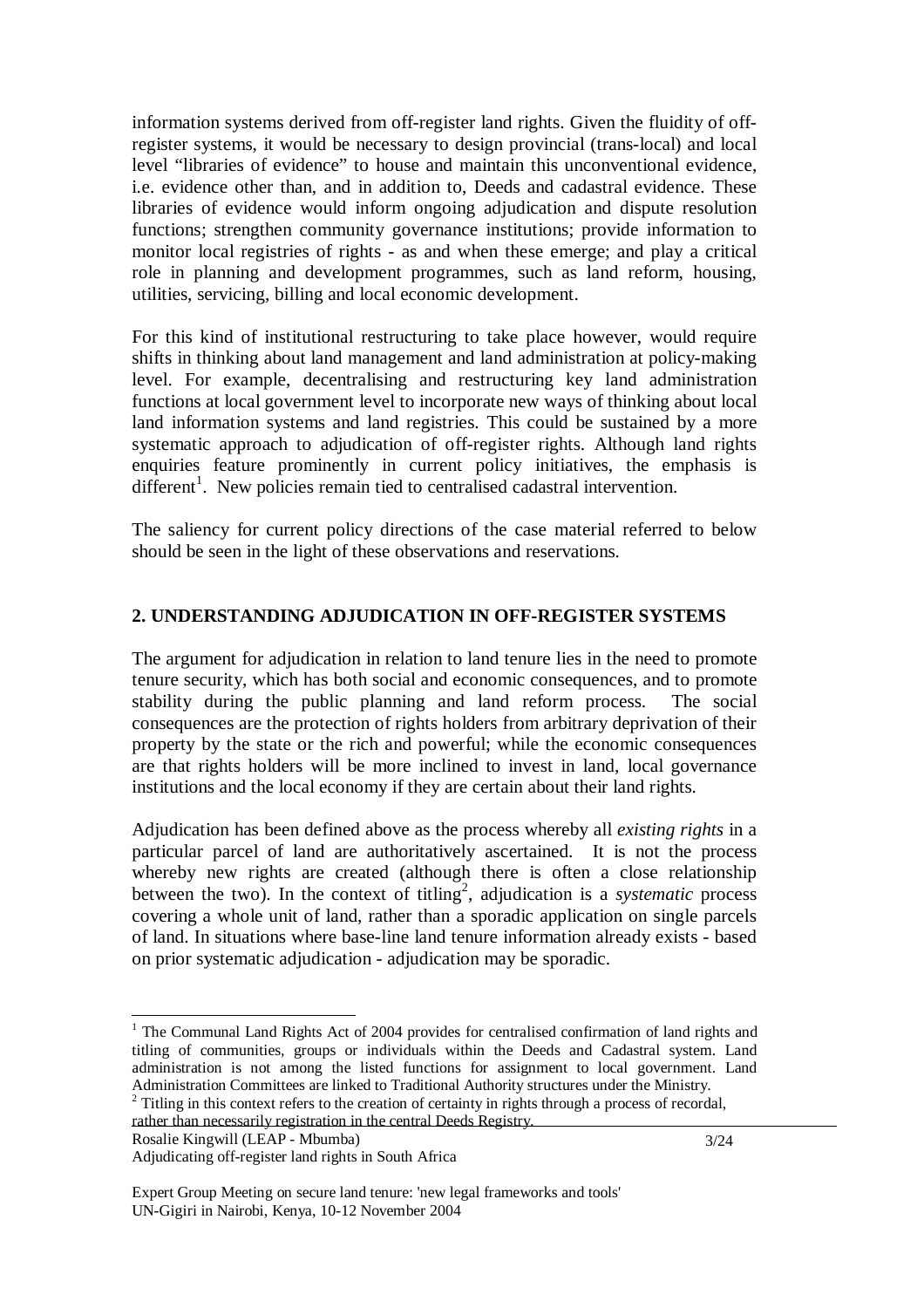In off-register situations adjudication is necessary to introduce certainty, or greater certainty, in situations prompted by a "new situation". Such a new situation might be a dispute between individuals or groups; intolerable levels of conflict within a community or between communities; expressed desire to formalise tenure by legal means in order to strengthen security; or, in the South African land reform context, it might be driven by the imperatives of public planning, for example, municipal land development or integrated development planning, land redistribution, state land disposal and restitution programmes. These circumstances might require property boundaries to be shifted to accommodate the "new situation" such as placement of services, or the confirmation of dispossessed or uncertain rights. This requires negotiation with landowners or land rights holders to reach agreement on the scope of the new rights, the new boundaries or for the payment of compensation for loss of land or for comparable redress if no land is delivered to valid restitution claims.

The general principle on which the case for adjudication rests is that, in the absence of complete certainty there must be predictability, namely that rights will be investigated and disputes will be resolved. In order to create predictability through the interrogation of rights and resolution of disputes, pre-existing rules must be developed and applied. This implies that the adjudication activities, procedures and products should be subject to a national framework of tenure norms and administrative procedures, so that all cases are dealt with in a predictable way. These should also be conducted in such a way as to satisfy *both* the attainment of the administration's objectives of good governance and efficiency, as well as satisfy the general body of citizens, who will be assured that private interests are taken into account.

Where rights are governed by the Deeds and Cadastral system, adjudication is a recognised function of the private sector (land surveyors and conveyancers) who perform this function within statutorily defined codes of conduct and rules when property is changing ownership or when a subdivision or consolidation is undertaken.

In off-register systems in South Africa, adjudication is not similarly recognised as a function of land administration. Although there is legal provision for "rights enquiries" prior to disposal or transfer of land under communal or informal land rights, the nature of these enquiries is insufficiently grounded within a Land Management framework. Official guidelines for rights enquiries associated with the newly legislated Communal Land Rights Act of 2004 emphasise protocol, consultative procedures and product, but not tenure norms, evidence and information systems. "Procedural rights" are increasingly seen as a critically important backstop to "substantive rights". To add meaningfully to substance, procedures governing rights enquiries merit stronger emphasis on evidence, particularly the collection, evaluation and storage of evidence and the kinds of evidence that should be admissible. The land information management aspects of enquiries need to be considerably strengthened.

Expert Group Meeting on secure land tenure: 'new legal frameworks and tools' UN-Gigiri in Nairobi, Kenya, 10-12 November 2004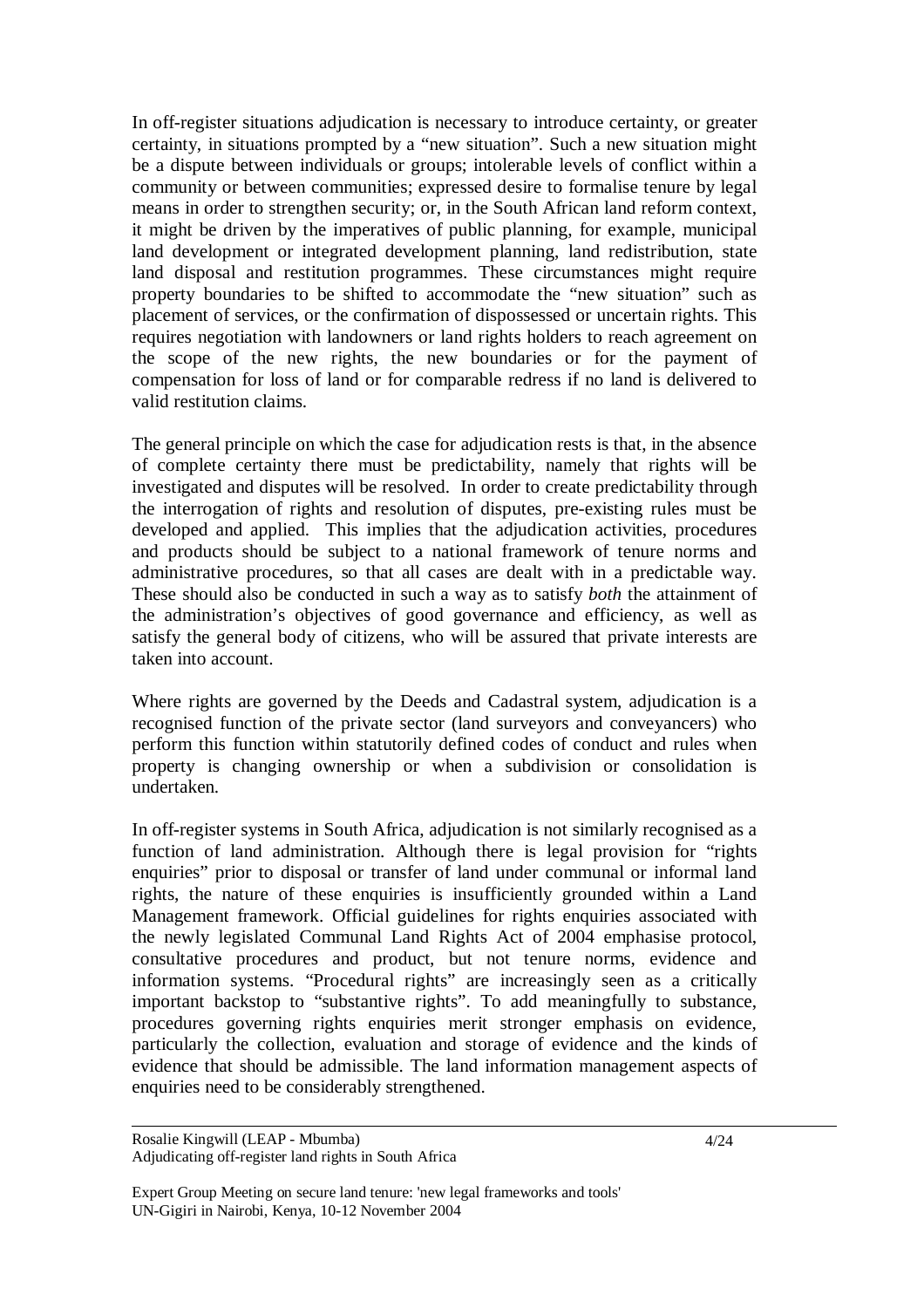Moreover, the close association of rights enquiries with the creation of new rights (or the transfer or upgrading of existing rights), as well as with spatial and development planning, has the potential to conflate adjudication with land transfer, planning and subsidy allocation. There are situations where consultant-driven rights enquiries have merged into planning to such an extent that it is not possible to separate the adjudicatory functions from the planning functions. The problem with this is that it may encourage social engineering and short cut the principle inherent in adjudication, viz. interrogating *existing* rights, which is "pre-planning".

Adjudication is also closely associated with the resolution of disputes between existing rights holders or sets of rights holders. Sometimes the rights enquiry itself may uncover or lead to disputes if different people claim rights to the same land, or where boundary disagreements emerge, in which case the dispute resolution kicks in. Alternatively the adjudication is prompted by a dispute. Disputes can be between individuals, or between an individual or group of individuals and the administration. Both rights enquiries and dispute resolution processes form an integral part of the adjudication function, particularly in African tenure systems.

In a wide-ranging review of existing literature as a context to South African land reform proposals, Cousins (2000) examines the mixed experience of tenure reform in many African countries, in both the colonial and the post-colonial periods. He raises the question "whether or not it is possible to legislate land rights and design administrative systems which take into account the realities of African land holding systems" in view of their complexity, variability and fluidity and their imbedded social processes. He asks whether these systems are "inherently negotiable".

These questions cut deep into land tenure debates and proposals, and provide insights in support of adjudication as a more permanent, higher priority feature of land tenure reform in an African context. Experience of rights enquiries in the Eastern Cape Province of South Africa, upon which this paper is based, confirmed that meaningful long-term sustainability of adjudication requires local legitimacy, which in turn requires local negotiation. This may not be a once-off exercise.

The ordinary course of adjudication of off-register rights does not necessarily imply a judicial process, but rather a highly defined, predictable process that should apply standard norms, rules and procedures and which should be performed by specialists. Indeed, it is a particular strength of land adjudication that it attempts to lessen land rights uncertainty and resolve dispute outside the ordinary courts, which should be seen as a last resort. Since the function rests between the public and private interest it is best served by an impartial and independent third party situated between the administration and the citizens.

It is a mechanism that is used during a period of development where the tenure implications of incomplete information (which leads to uncertainty) must be balanced against political, social, financial and time constraints of extending the core system across the whole country. Adjudication thus assists in filling the gap between the relatively incomplete or unreliable information in the off-register

Expert Group Meeting on secure land tenure: 'new legal frameworks and tools' UN-Gigiri in Nairobi, Kenya, 10-12 November 2004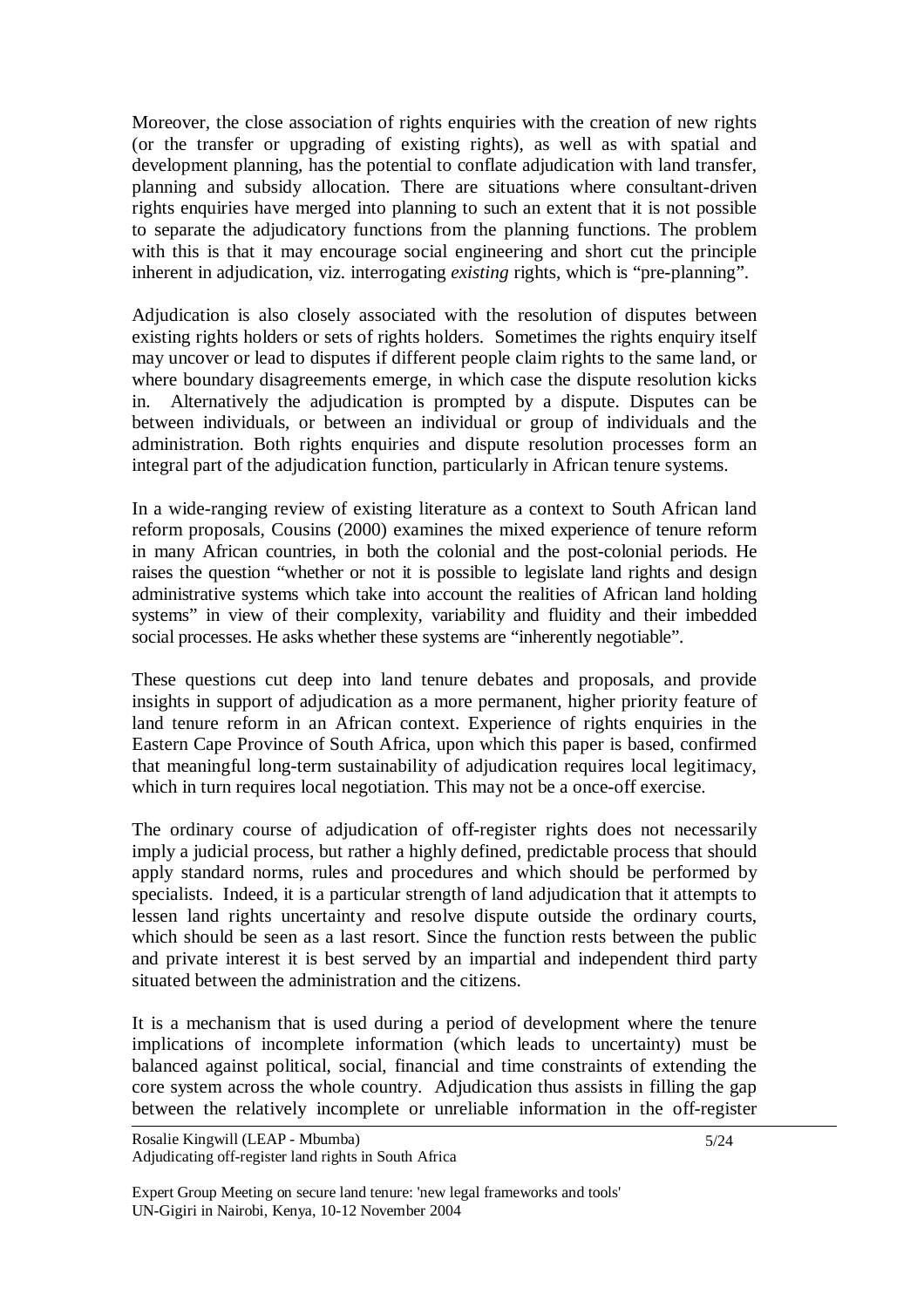systems and the relatively complete and reliable information of the Deeds and Cadastral system. In addition, tenure confirmation or registration under conditions of incomplete information must have an in-built mechanism for processing disputes that result from the uncertainty of poor or 'unconventional' information. Moreover, there should be recognition that systems are informed by different *values* about what evidence is considered legitimate. This affects how the information is assessed, collected, stored and managed.

### **3. CONTEXT OF THE CASE STUDIES**

The material upon which this paper is based arose from a number of rights enquiries with which I was involved in the Eastern Cape Province of South Africa. The enquiries were instituted for the purposes of state land disposal. In most cases I was appointed in this role as a consultant to the Department of Land Affairs' Provincial Land Reform Office (PLRO). The enquiries sometimes overlapped with restitution claims and the redistribution of privately owned land, each with their associated policy and legal frameworks.

There was a presumption that large state land holdings would provide a source of "empty" land for redistribution to new beneficiaries at the commencement of land reform in South Africa. During the course of state land disposal in the Eastern Cape, however, it became necessary to both argue for<sup>3</sup>, and secure, the rights of informal occupiers of this land. This involved ascertaining the nature of all existing rights – known conventionally as "land audits" - on all state land prior to transfer. The land in question was occupied by a range of different land user or occupier categories. In most cases there were overlapping rights and claims on the land parcels. The state land was previously commercial farmland acquired by the former government for expansion of the "homelands". It was surveyed into land parcels.

The auditing of land rights was not conceived as an adjudicatory function *per se* at the time, and neither has it received this recognition since. It has therefore become necessary to work *backwards*, as it were, in order to reconstruct the process. We were not asked to develop the conceptual, legal or practical tools for "adjudication". "Adjudication" as a concept did not appear in the briefs. The briefs required recommending beneficiaries of state land for the purposes of land allocation, land transfer and household subsidy allocation. In addition to auditing land rights, a range of land use, socio-economic, infrastructural and environmental information had also to be cross-referenced with tenure with the view to land planning and development.<sup>4</sup>. The work was framed in the context of implementing

Adjudicating off-register land rights in South Africa

<sup>&</sup>lt;sup>3</sup> A considerable amount of lobbying preceded the recognition of rights of informal occupiers on state land in terms of the Interim Protection of Land Rights Act of 1996.

Rosalie Kingwill (LEAP - Mbumba) 6/24 4 Examples of briefs: "…..drawing up a comprehensive land audit of all private and state land in ......, including identification of land needs, land rights and land tenure with recommendations for future land use and ownership"; "facilitating and preparing a disposal plan up to the Ministerial Memorandum stage for disposal of ..... state farms to qualifying and legitimate Land Reform beneficiaries in terms of state land disposal processes"; "an audit of ..... farms, indicating their extent, whether ..… sub divided, the condition of the land, an indication of who is occupying them and on what basis, [to] assist [DLA}in assessing the applications to purchase or acquire the land**."**

Expert Group Meeting on secure land tenure: 'new legal frameworks and tools' UN-Gigiri in Nairobi, Kenya, 10-12 November 2004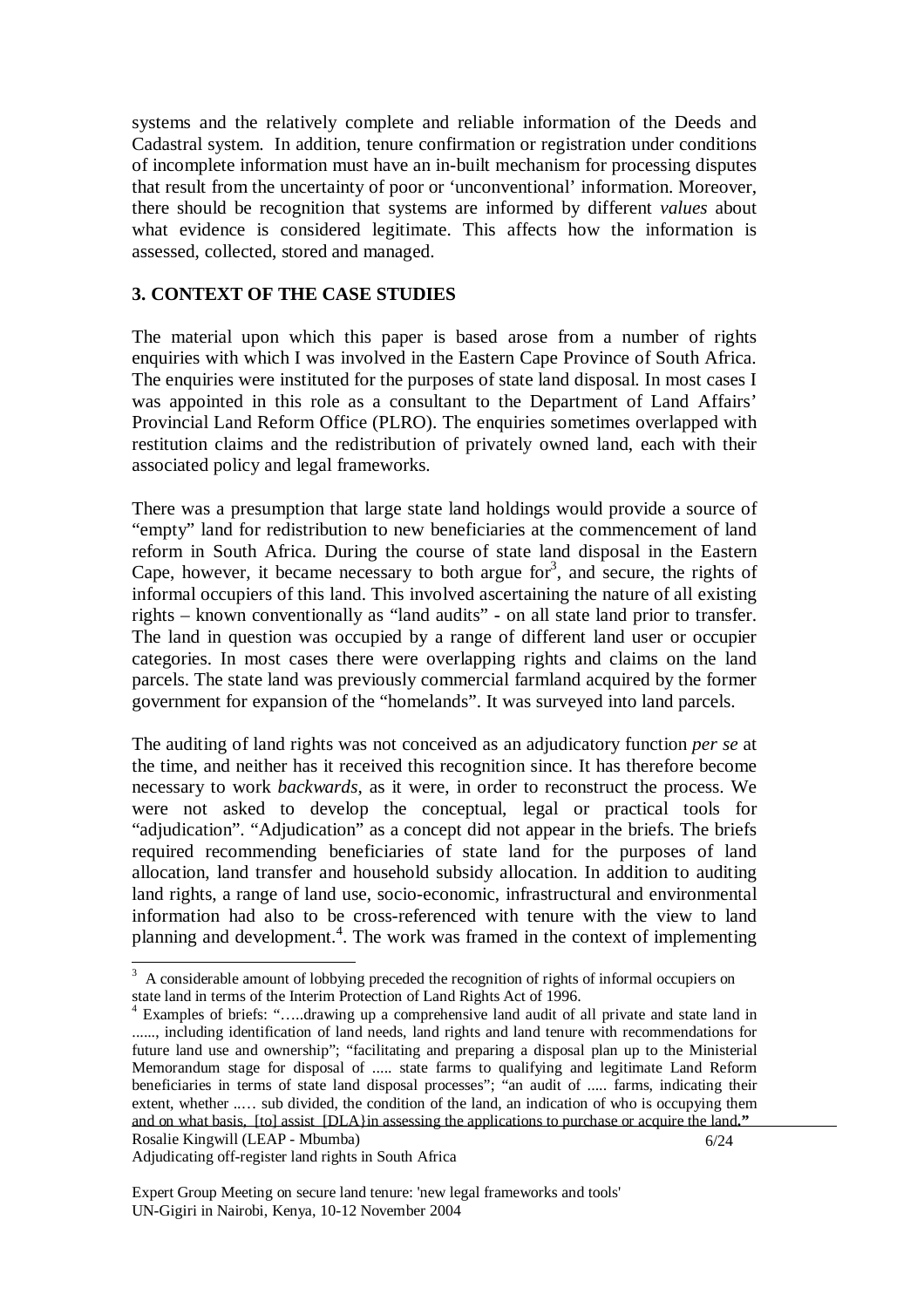land redistribution. It was not an open-ended research process. Moreover, the recommendations had to fit within existing legal frameworks.

The South African Constitution contains an enforceable Bill of Rights, which includes socio-economic rights. The Constitutional Court has concluded that the Constitution obliges the government to address poverty and inequality, which are the result of a history of dispossession. This is to be done within the rights-based framework created by the Constitution. The new land dispensation enacted after 1994 recognizes this obligation. Land rights in the Constitution should however be read in conjunction with the property clause (S.25) of the Bill of Rights. In essence the framework sets out to balance the protection of existing private property with measures to redress the imbalances of the past through the enactment of enabling legislation and the implementation of land reform programmes (MXA, USN and Development Works 2004). The new rights framework for land reform laws secures or strengthens possessory rights in certain contexts. While they do not replace the common law governing property in South Africa, they are "prescription-like devices … which protect the *status quo* of possession on an interim basis" (Carey Miller, 2000, 207) pending confirmation or transfer.

The Interim Protection of Informal Land Rights Act of 1996 (IPILRA) provided the most important legal benchmark against which to weigh the evidence in the cases in question. This law prevents deprivation of rights - without the consent of the rights holder - derived from beneficial occupation on certain categories of land. In effect the Act requires the compensation of informal rights holders to the extent of the value of their existing use of the land should any removal or resettlement be envisaged. This amounts to more than an anti-eviction mechanism. Compensation implies quantification of the existing rights in land.

The enquiries spanned the period from  $1997 - 2003^5$ . That is, it post-dated a new set of tenure, development and planning laws and approaches in South Africa, but pre-dated the finalisation of the Communal Land Rights Act (CLARA) of 2004. The enquiries coincided with the radical restructuring of local government, extending the jurisdiction of municipalities beyond towns to include rural land, thus tentatively drawing district or local municipalities as important stakeholders into the scope of these enquiries - more effectively so in some cases than others.

Regional legacies affect land rights in South Africa. More so than elsewhere, the Eastern Cape regional colonial and settler governments at first attempted to legislate away communal tenure regimes in favour of a modified cadastral system, but later reverted to a statutorily defined system of communal tenure controlled by the state but with considerable scope for local authority by chiefs and "headmen". New systems seldom replaced old in their entirety. There remain, thus, complex

-

Rosalie Kingwill (LEAP - Mbumba) 7/24 <sup>5</sup> The work was conducted on two large blocks of state land in former Transkei, seven localities of state land in former Ciskei, and with a self-constituted group of farm workers living on private farmland. Dr Monty Roodt of Rhodes University was co-consultant in two enquiries, and Simpiwe Seti, now at Afesis-Corplan, assisted with several others. Each enquiry was discrete and distinct.

Adjudicating off-register land rights in South Africa

Expert Group Meeting on secure land tenure: 'new legal frameworks and tools' UN-Gigiri in Nairobi, Kenya, 10-12 November 2004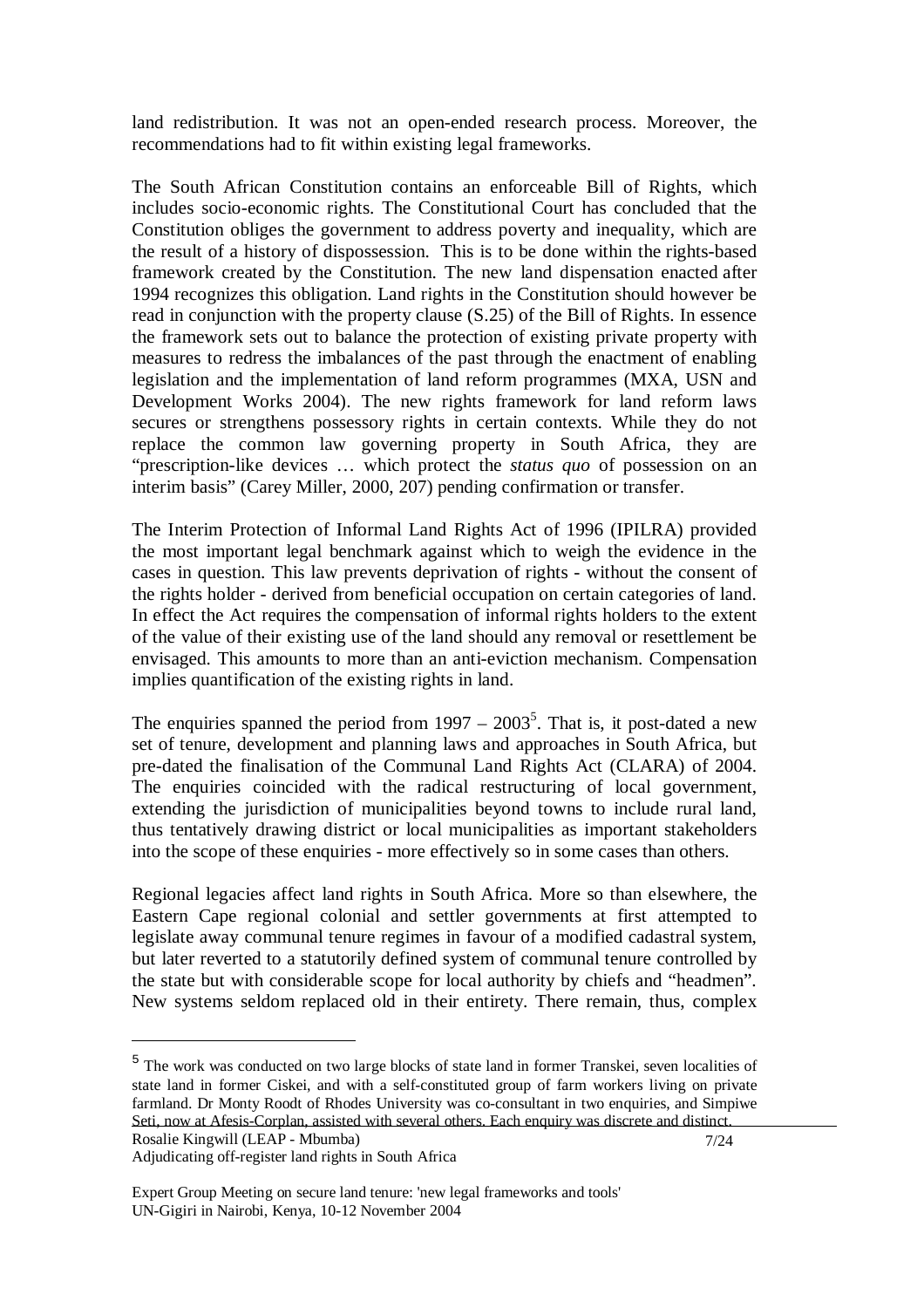overlays of tenure in the province. Surviving principles of communal tenure have infused individual titling contexts and vice versa. This has added layer upon layer of legal and administrative confusion in a large number of localities.

Kwazulu-Natal regional case studies in areas governed by customary systems provide a contrasting setting and methodology. The land is not surveyed, overlapping rights are less prevalent and tenure is manifested and maintained within a framework of customary principles. NGO adjudication in customary rural settlements illuminates different questions. A well-documented pilot project in Ekuthuleni involved comprehensive adjudication, land rights auditing and mapping of existing tenure arrangements<sup>6</sup>. There the challenge has been to develop local records and land administration systems that link to the formal system but mirror rather than replace tried-and-tested local practices. This approach has not struck a cord with current policy and legal frameworks (Hornby, 2004).

While different regional land tenure legacies, rural and urban, need to be taken into account in policy development, there seems to be sufficient convergence of tenure principles from the pilot cases already conducted to justify a common approach or methodology, as well as the advancement of an overarching institutional framework for land adjudication in a land reform context in South Africa.

### **4. CASE STUDY METHODOLOGY**

The methods and tools for conducting the rights enquiries developed as an iterative process. There were few precedents to guide the researchers. This seemed to be pioneering work at the time. Repetition and fine-tuning over time attempted to overcome problems that interfered with the integrity of the process and the results. Since the enquiries were part of an implementation strategy and not a learning strategy, there was little time for reflection. In this sense this paper has to some extent involved the reconstruction of evidence; asking questions that have become more important with hindsight than they might have been during the research.

In all the enquiries, there were competing, conflicting and overlapping rights and claims to the same land.

The rights enquiries "tool box" consisted of:

- 1) National policy guidelines, which advocated the promotion of tenure security; recognition of informal land rights; and disposal or redistribution of land to qualifying beneficiaries using state land grants.
- 2) Laws: new protective legislation such as the Interim Protection of Informal Land Rights Act (IPILRA), Extension of Security of Tenure Act, Restitution Act; as well as legal mechanisms for land redistribution such as the Disposal of State Land Act and the Provision of Certain Land for Settlement Act. The legal definition of 'beneficial occupation' in the relevant laws is critical.

l

<sup>&</sup>lt;sup>6</sup> The work was conducted under the auspices of two projects, PILAR (Piloting Land Administration Records), a project of the land NGO, AFRA (Association for Rural Advancement) and LEAP

Adjudicating off-register land rights in South Africa

Expert Group Meeting on secure land tenure: 'new legal frameworks and tools' UN-Gigiri in Nairobi, Kenya, 10-12 November 2004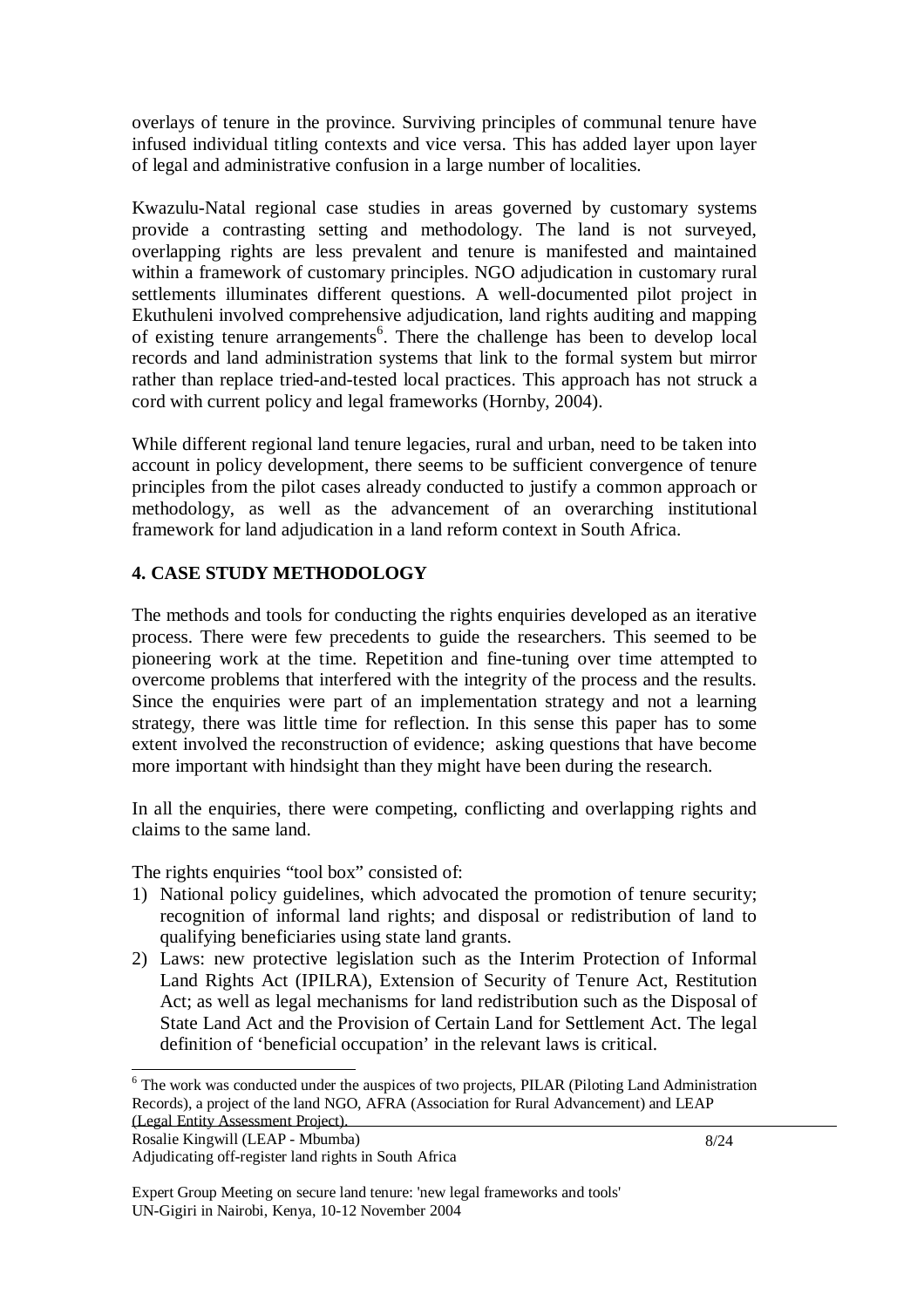- 3) The development of new approaches to collecting and assessing evidence. A range of evidence, not only cadastre-based evidence was used to re-construct rights on a systematic basis.
- 4) The espousal of the principle of local legitimacy. Local solutions were sought within the national legal framework. Considerable time was devoted to field research, local consultation and participation to ensure socially and politically sustainable results. A range of stakeholders had to be accommodated.

Beyond these broad principles there were few methodological guidelines. For example, should rights be assessed, quantified and recorded at the level of household, farm or plot, or 'community'? If the latter, on what basis?

It has become fairly common practice in redistribution contexts involving tenure reform to merely list names and identity numbers of beneficiary groups or communities as a substitute for detailed interrogation of existing rights and practices. This is sometimes passed off as "participatory research". This is time and cost effective. It is also justified by the idea that the old or existing situation is by its nature flawed, inferior or outdated and the emphasis is thus focused on the 'new situation'. The new situation represents tenure "as it should be". There is little understanding that new tenure regimes seldom replace prior rights and practices in their entirety. If unadjudicated, these prior rights and practices continue to hold some currency in a new situation and can lead to conflict and insecurity of tenure.

This approach is open to the possibility of local political manipulation and capture of land rights by the more powerful in the group. It has the potential to elbow women and youth to the margins, and reinforce locally inequitable practices.

The role of adjudication, on the other hand, would be to assess the nature of *all* existing rights *prior* to making recommendations about beneficiaries and land settlement. This would help identify all rights and uncover locally inequitable practices. Understanding local rules and practices would follow.

With this in mind, a decision was made to conduct the enquiries a house-to-house physical encounter basis. This obviated the risk of overt or unintentional political manipulation through name listing or reliance on voluntary attendance at a central meeting place. This decision was followed closely by another methodological question relating to the unit of study. Should a *spatia*l or *social* unit form the basis of measurement and assessment of rights and the relativity therof? Examples of spatial units are parcels, lapsed parcels or informal demarcations; whereas social units are households, groups or communities that may *straddle* spatial boundaries.

The latter question is particularly pertinent. In *all* the situations where rights enquiries were conducted, there were diverse social units with different underlying values as to how land is held and who should hold it. This was sometimes manifested in the extent to which social groupings *differentially* observed or respected the surveyed boundaries. There was a strong correlation between degree of boundary observance and underlying tenure values. This added another, much

Expert Group Meeting on secure land tenure: 'new legal frameworks and tools' UN-Gigiri in Nairobi, Kenya, 10-12 November 2004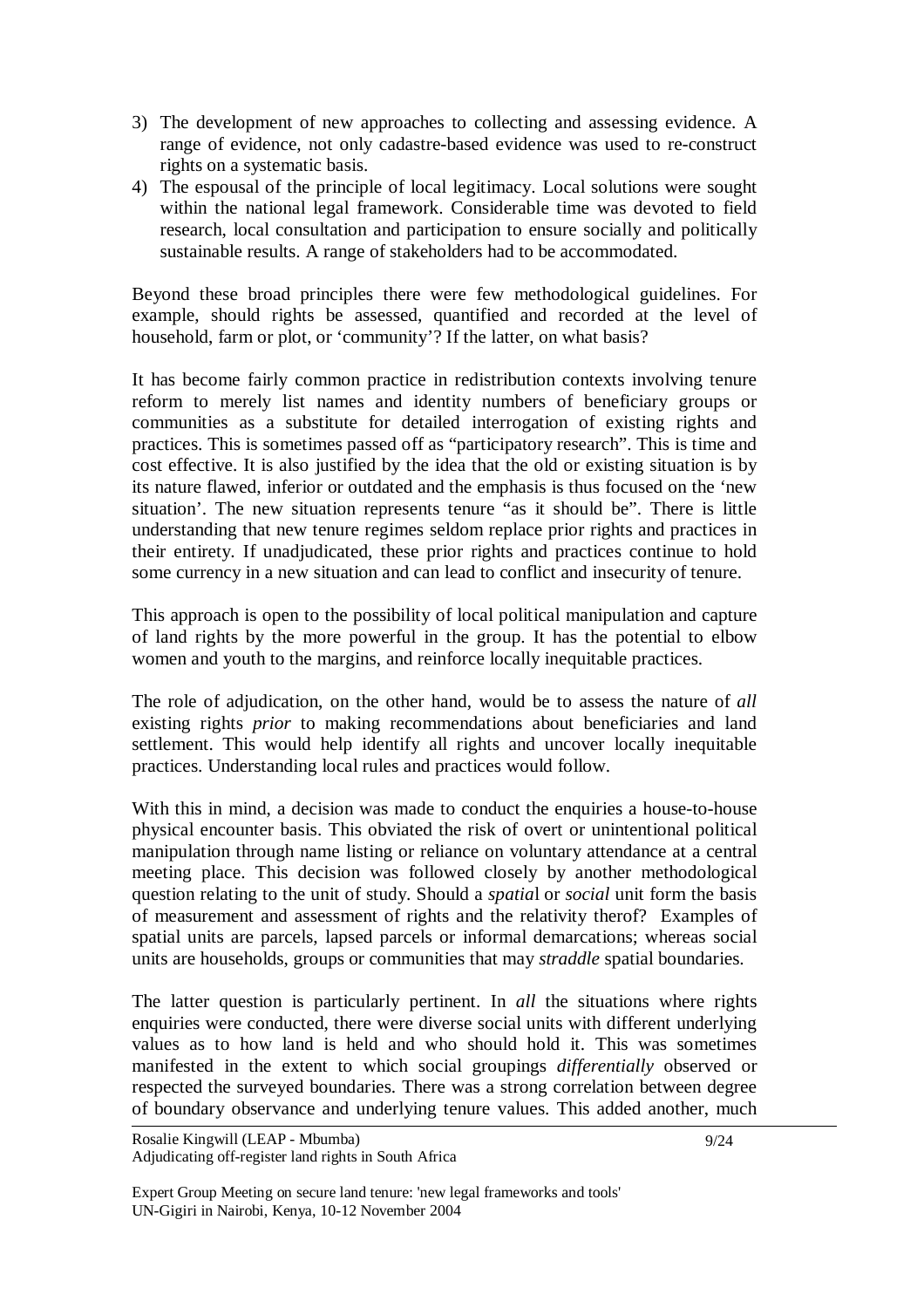more complex dimension to the adjudication process – adjudication was not only about decisions on overlapping or conflicting claims or rights to land, but about conflicting *values* around tenure systems and land use.

In the Eastern Cape cases there were generally the following groups or categories of land users, who in most cases tended to represent their interests collectively, each with different underlying values with regard to land tenure:

- "Owners" or "lessees" of surveyed parcels generally beneficiaries of the *past*  government's re-allocation of state land to black homeland aspirant farmers, or more commonly, to the emerging civil service or business elite. However, transfers had usually not been affected and lessees had ceased paying rent
- Occupiers e.g. ex-farmworkers with interests in formally acquiring the land.
- Groups or individuals who had migrated from communal areas and who in some cases occupied the land on the basis of affiliation to a tribal authority.
- Traditional authority leaders who had been allocated farms by former homeland authorities – sometimes holding the land as putative "lessees", but usually also claiming (through restitution) large swathes of land on the basis of historic tribal occupation thereof.
- Communities on adjoining communally owned land spilling over onto state land, usually for grazing purposes, around the borders.
- Restitution claimants, usually individual or household claimants sometimes reconstituted into groups or communities. The distinction between individual or group claims was important for the administration of the awards: whether adjudicated individually and restituted individually, or on a community basis.

The following spatial characteristics pertained, depending on its location:

- Surveyed district boundaries.
- In commercial or former commercial farming areas, the farms were surveyed into land parcels. These are captured in the Deeds Registry. On state land the current owner is registered under state departments except where sporadic individual transfers had been registered. These are shown on 1:250 000 maps.
- Unregistered subdivisions or consolidations by homeland authorities.
- Informal demarcations by a local community organisation or leader.
- In communal areas, the districts are further subdivided into administrative areas (AAs) constellated into Traditional and Regional Authority boundaries – these

Rosalie Kingwill (LEAP - Mbumba) Adjudicating off-register land rights in South Africa

Expert Group Meeting on secure land tenure: 'new legal frameworks and tools' UN-Gigiri in Nairobi, Kenya, 10-12 November 2004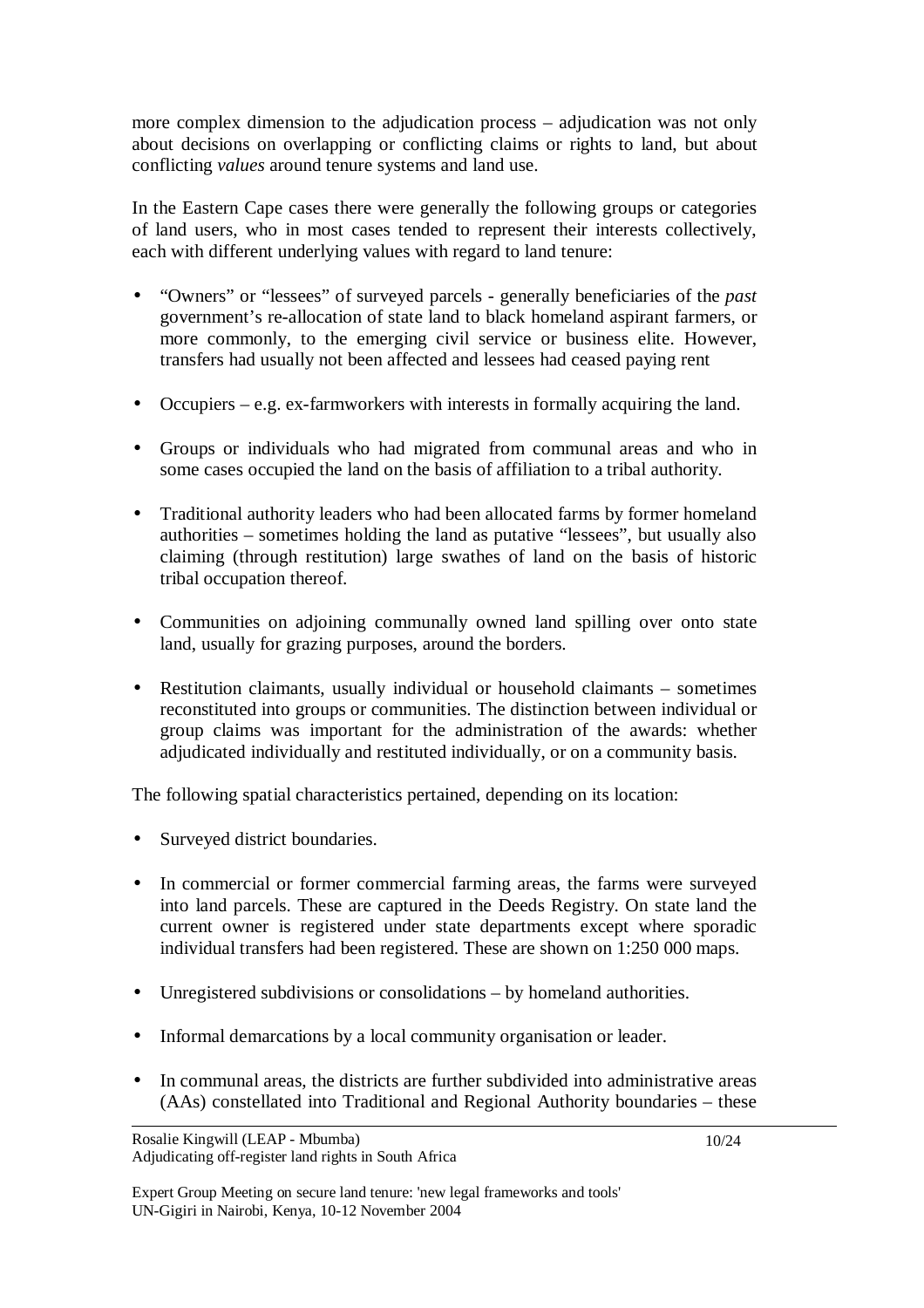were surveyed in some cases, and in others merely described; boundary disputes are common. These are spatially represented on 1:250 000 maps. There might also be measured but not surveyed Certificate of Occupation or Permission to Occupy (PTO) household allocations, not registered or formally mapped. The case studies did not include this category of communal land.

Documentary and oral evidence gathered prior to the field research indicated that residential settlement patterns were to a surprising extent contained with surveyed land parcels: people tend to visualize their rights in spatial terms. For this reason, the methodology chosen, and agreed to by the clients and the communities concerned (in meetings prior to the field research), was to interrogate rights according to each parcel of land using cadastre and non-cadastre based evidence.

Since the documentary and oral evidence was scattered across a wide range of organisations and was sometimes contradictory, the field research that followed was important to validate the first layer of evidence.

It was found that where encroachments across surveyed boundaries occurred, the purpose was most frequently for grazing land. However, these encroachments were seldom completely random, and were usually associated with particular land parcels. This made it possible to link the spatial register (farm names, farm boundaries) with the occupiers and to quantify the rights according to the farm parcel(s). From a research point of view, using farm boundaries made it possible to reach each household our cluster of households; and to introduce a methodical and rigorous element to the enquiry.

Structured and semi-structured interviews were conducted on each farm with individual households or clusters of households. In some cases settlements were inaccessible by ordinary vehicle in which case 4 x 4 vehicles were used. This entailed traversing pitted and eroded roads and sometimes goat tracks. The evidence gathered in the field emerged as the strongest body of evidence, crossreferenced with documentary evidence and interviews with other key stakeholders.

Each beneficiary (over 18) – men and women, husbands and wives - was listed according to the farm name/number with all details pertaining to age, dependents, their incomes, assets (agricultural and non-agricultural) and their aspirations. Also gathered were ID numbers (for the purposes of claiming subsidies), whether full-or part-time occupiers, and the duration of occupation of the farm. Questions around governance, local allocation practices, local relationships and authority were also included in the evidence gathering, as these answers shed light on important institutional aspects of local land management practices and values. In smaller localities, the whole community was engaged in community mapping sessions. Transect walks were undertaken wherever possible and always when necessary for boundary identification.

Expert Group Meeting on secure land tenure: 'new legal frameworks and tools' UN-Gigiri in Nairobi, Kenya, 10-12 November 2004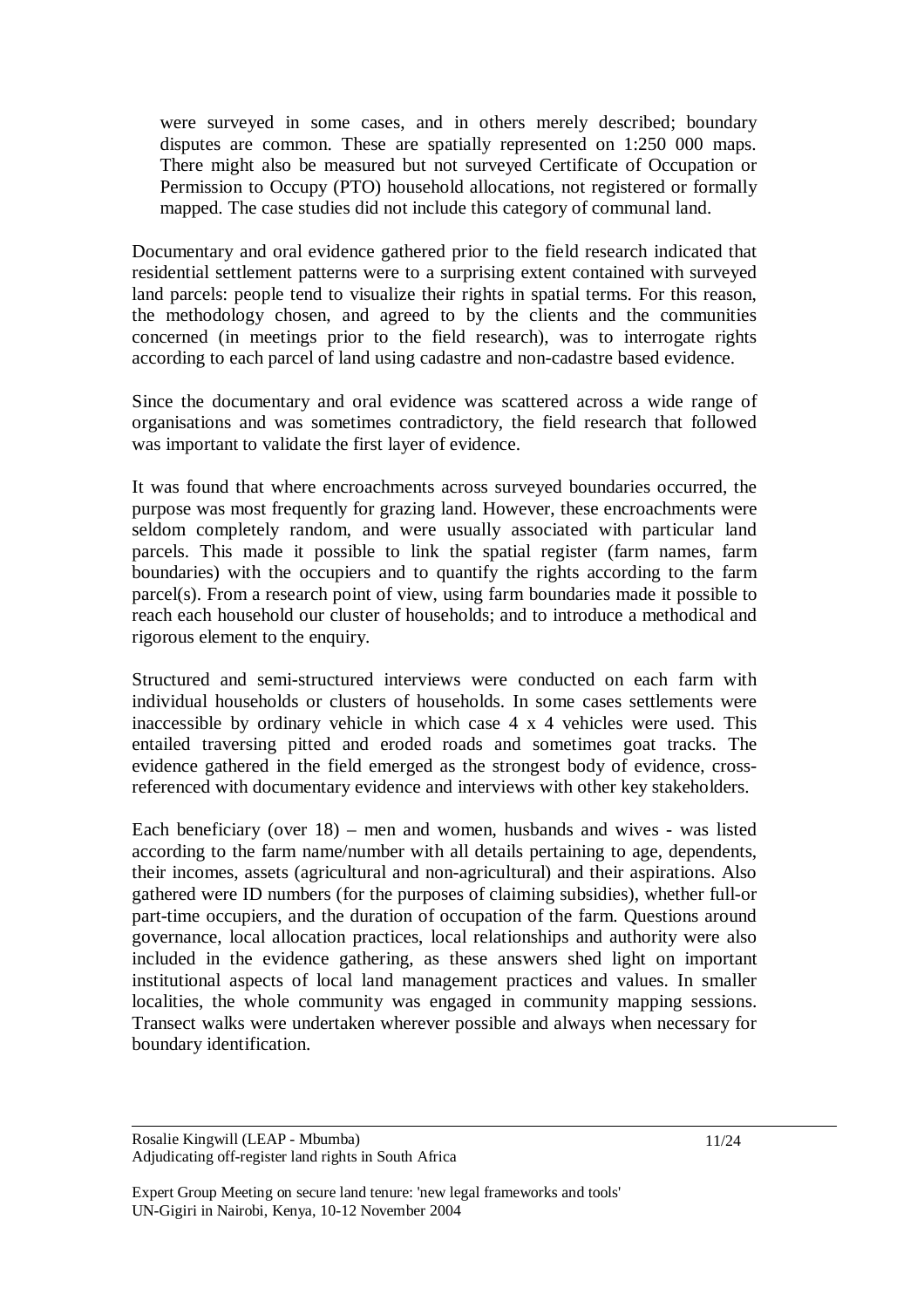The relationships *between* the different groupings occupying or claiming the same land were marked by deep contestation over the land. Under these circumstances, key indicators for tenure had to be developed.

Duration of occupation of land (the "temporal" factor) is a key indicator for qualification for rights of beneficial occupation in terms of the Interim Protection of Land Rights Act (IPILRA) and this coincided strongly with people's own perceptions of tenure eligibility. IPILRA has two elements: (a) the nature of the relationship with the owner of the land. If occupation is sanctioned or there is a contract the law does not apply; and (b) length of uninterrupted occupation - within a certain cut-off date. In the cases in point, the occupiers (usually ex-farmworkers or "farm dwellers") were seldom in formal occupation or in contractual relationships; the majority qualified in terms of duration of stay.

Lessees, who generally claimed the same farms as the farm dwellers occupying them, were in some cases politically protected in terms of agreements with the authorities to transfer the land. Few live permanently on the farms and most do not pay rent. They sometimes engage migrant workers from distant places to deflect possibilities of permanent settlement; or engage the rival farm dwellers to double up as casual farm hands. Some lessees are traditional leaders who benefitted from political allocations during the homeland phase of governance.

Social identities emerged as a powerful factor in people's relationships to the land. Local legitimacy is determined by social ties – in the case of ex-farmworkers the social ties were strongly associated with particular farms where they had lived for several generations. Farmworkers frequently name the farms according previous white owners, such as "Kwa-Peter" (place of Peter), and align their own claims according to the farm boundaries of their erstwhile employers.

On large state land blocks, with their extensive land use and settlement patterns, communities prefer the current small settlements of 5-15 households on the farms of their former employers. In localities with more intensive land use, the poorest, most vulnerable sectors of the communities tend to prefer serviced villages. Numerous factors influence these choices, such as ecology, history, previous layout, position of rivers, agricultural activities and so on. In the Mpofu district (known historically as the well documented Kat River Settlement), the prior lay-out of the district for the settlement of Khoi and coloured people in the early nineteenth century – before the land fell into white hands at the turn of the century - favoured closer residential/arable settlements in river valleys, with common property fanning out over the surrounding hills. These boundaries are still in place even though white farmers consolidated land and adopted more extensive settlement patterns. The ex-farmworker communities have tended to revert to the earlier spatial patterns with closer settlement, individually owned plots and common property for grazing.

In each case a complex mix of tenure rights, tenure forms and physical settlement patterns had to be taken into consideration. Spatial elements of the cadastre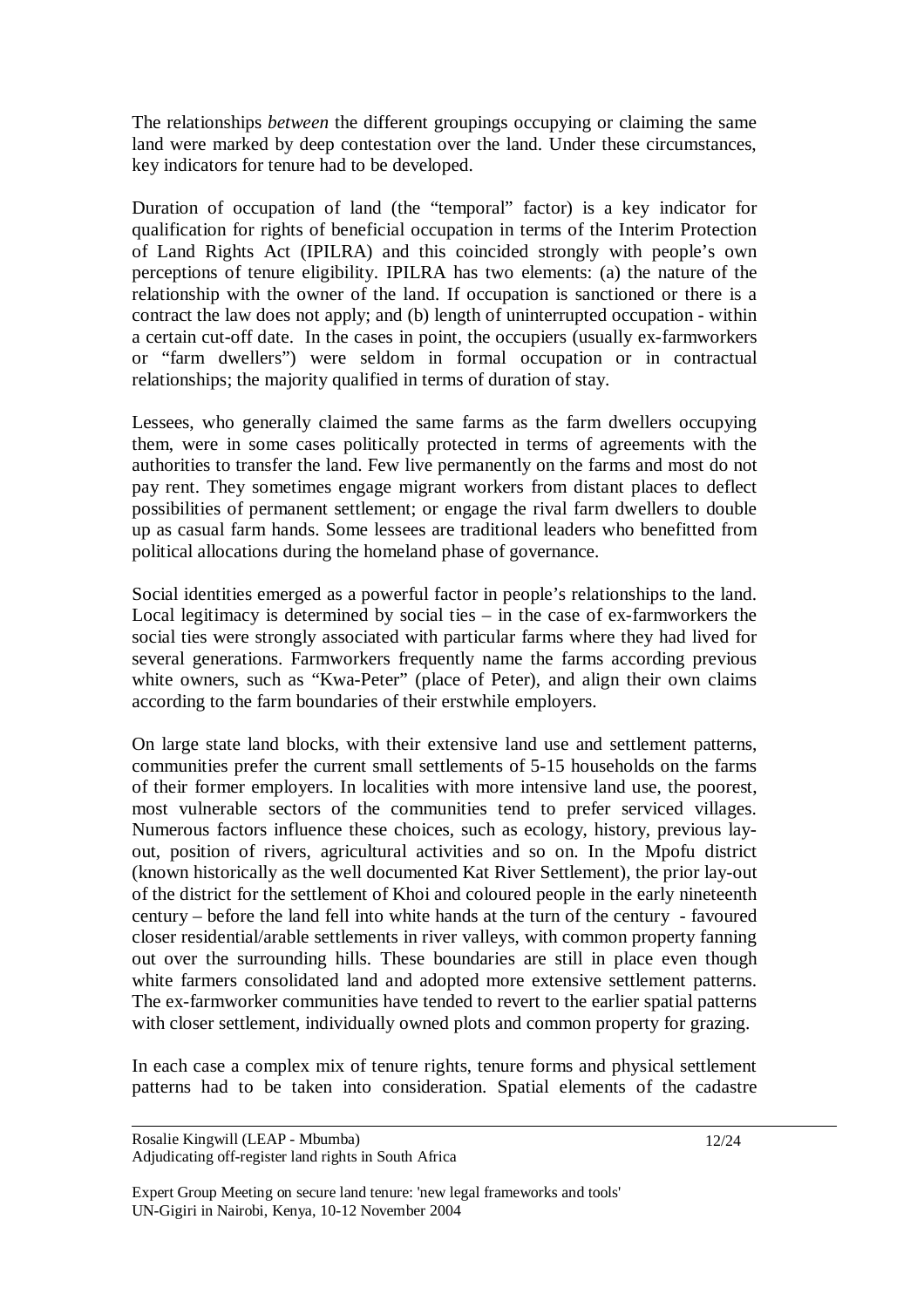continued to have some currency, while the registerable, textual record of owners or occupiers had fallen into complete disrepair.

In a situation that could be described as land abandoned by the administration land which had fallen under informal governance regimes clustered around different categories of land users - the spatial component of the cadastre had remained remarkably resilient in the face of the almost total collapse of the register and external forms of governance and land administration. Even more remarkably, the land had remained relatively impenetrable to uncontrolled land invasions. The complexity of overlaying settlements and claim to the land belied a certain 'order' that might be partly attributable to a 'balance of power' between conflicting claimants. This appears to have protected the unadministered land from descent into complete informality. Within each land category were discernible norms and internal rules governing the informal land regime.

What was absent was recourse to external enforcement and investment. The 'balance of power' cannot be maintained - nor political and social expectations contained – indefinitely. Though protected from eviction through new land tenure laws, the various occupiers could not be described as having 'tenure security' in the sense that tenure security amounts to more than protection. It includes rights to greater certainty or *recognition*, to fair administration, and to reaping the fruits of one's labour. The collapsing infrastructure on the farms provided evidence that continued uncertainty meant that no re-investment on the land was taking place, and opportunities for local economic activity were highly constrained.

In addition to conflicting individual/group claims to particular land parcels, different norms governed tenure regimes. In these circumstance the adjudicator cannot approach the investigation from a technical or legal point of view alone. Some technical tools (such as prior surveys) proved to be important for the purposes of adjudicating and quantifying conflicting claims. A land administration *infrastructure* that may not be the conventional cadastre provides an additional measure of stability and a point of reference against which to adjudicate rights. However, this evidence cannot be the sole point of reference.

## **4. DEVELOPING A "LIBRARY OF EVIDENCE"**

Section 3 has already alluded to forms of evidence in off-register contexts. These are inextricably linked to the *de facto* settlement and land use patterns. E*xisting rights* must, however, be evaluated in terms of the available legal frameworks.

Within the legal framework, the following, sometimes overlapping, forms of evidence were considered:

- 1. Physical evidence: existing occupation and infrastructure, viz. *de facto* occupation and settlement patterns.
- 2. Spatial evidence: cadastral boundaries (objective criteria) and *de facto* social or general boundaries.

Rosalie Kingwill (LEAP - Mbumba) Adjudicating off-register land rights in South Africa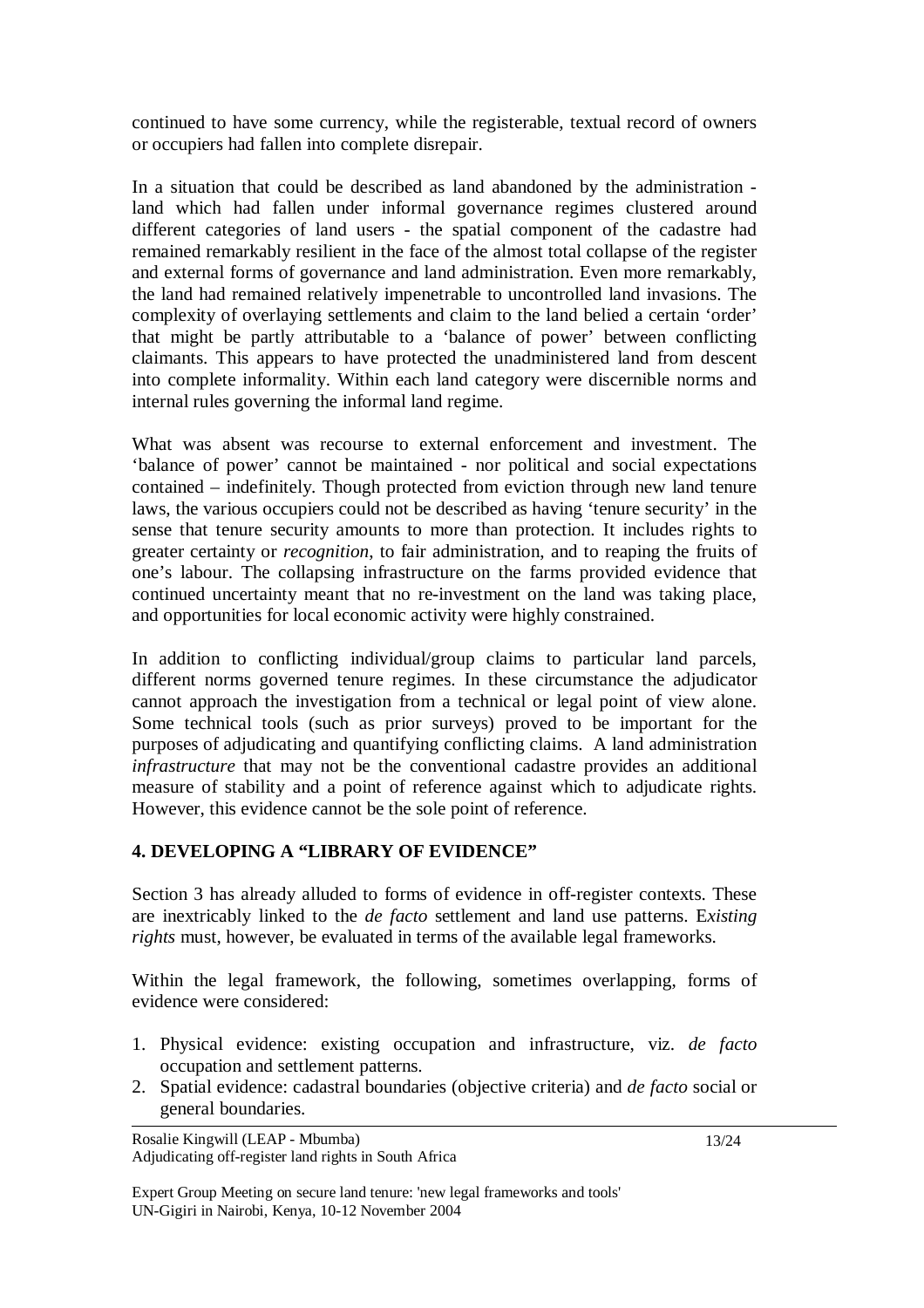- 3. Textual evidence, viz. formal registers, local/informal registers or written records including correspondence or invoices, etc.
- 4. Temporal dimensions, that is, occupation measured in length of time or stay.
- 5. Norms and values governing tenure; historical circumstances (subjective; normative).
- 6. Social identity. That is the relationship of the person to others in the household or family and the latter to the broader group (or lineage or "tribe").
- 7. Oral evidence (on 1-6 above).
- 8. Documentary evidence (on 1-6 above).

Textual evidence proved to be the most unreliable, but nevertheless important form of evidence. Firstly it was inaccessible – files scattered across different government or NGO organisations; secondly, it was very seldom current and thirdly, records regarded as important in a community context may have very little bearing on the formal land information system and vice versa. An occupier regards any form of documentation as evidence of entitlement, e.g. bills, letters, lapsed lease agreements, old lapsed title deeds. The latter are regarded as "absolute" proof of ownership no matter how out of date. In one case a "lessee" proudly produced as evidence a dated Order of Court ordering him to vacate the farm on the grounds of prolonged failure to uphold the lease conditions. Documents such as these are regarded as having the attributes of "title". When cross-referenced with other forms of evidence, textual evidence was an important *secondary* source of evidence.

Evidence derived from social identity is a key identifier for rights qualification within communal tenure arrangements, and even in some individual tenure arrangements. This dimension is not reliably captured in law.

Spatial evidence proved to be the most stable form of evidence for adjudication, both from a socially-derived perspective (what people on the ground regarded as important) and from a legal perspective (what the new land laws have highlighted as an important objective test for the awarding of land rights, namely the dimensions of the land lost/used/claimed. Naturally spatial evidence must be backed up with oral, textual and documentary evidence.

Spatial evidence was derived from:

- Maps official, showing surveyed farm boundaries, and unofficial, showing unregistered subdivisions – the latter were inaccessible and sometimes missing.
- Cadastral information from the SGO and Deeds Registry.
- *De facto* settlement patterns derived from fieldwork and community mapping. The latter involved informal mapping of the 'existing situation' as well as preferred spatial settlement.
- Transect walks, where the adjudicator(s) "walked the boundaries" accompanied by community representatives – this helped to reconcile official maps and cadastral information with *de facto* settlement and new informal maps.

Textual evidence was derived from:

Rosalie Kingwill (LEAP - Mbumba) Adjudicating off-register land rights in South Africa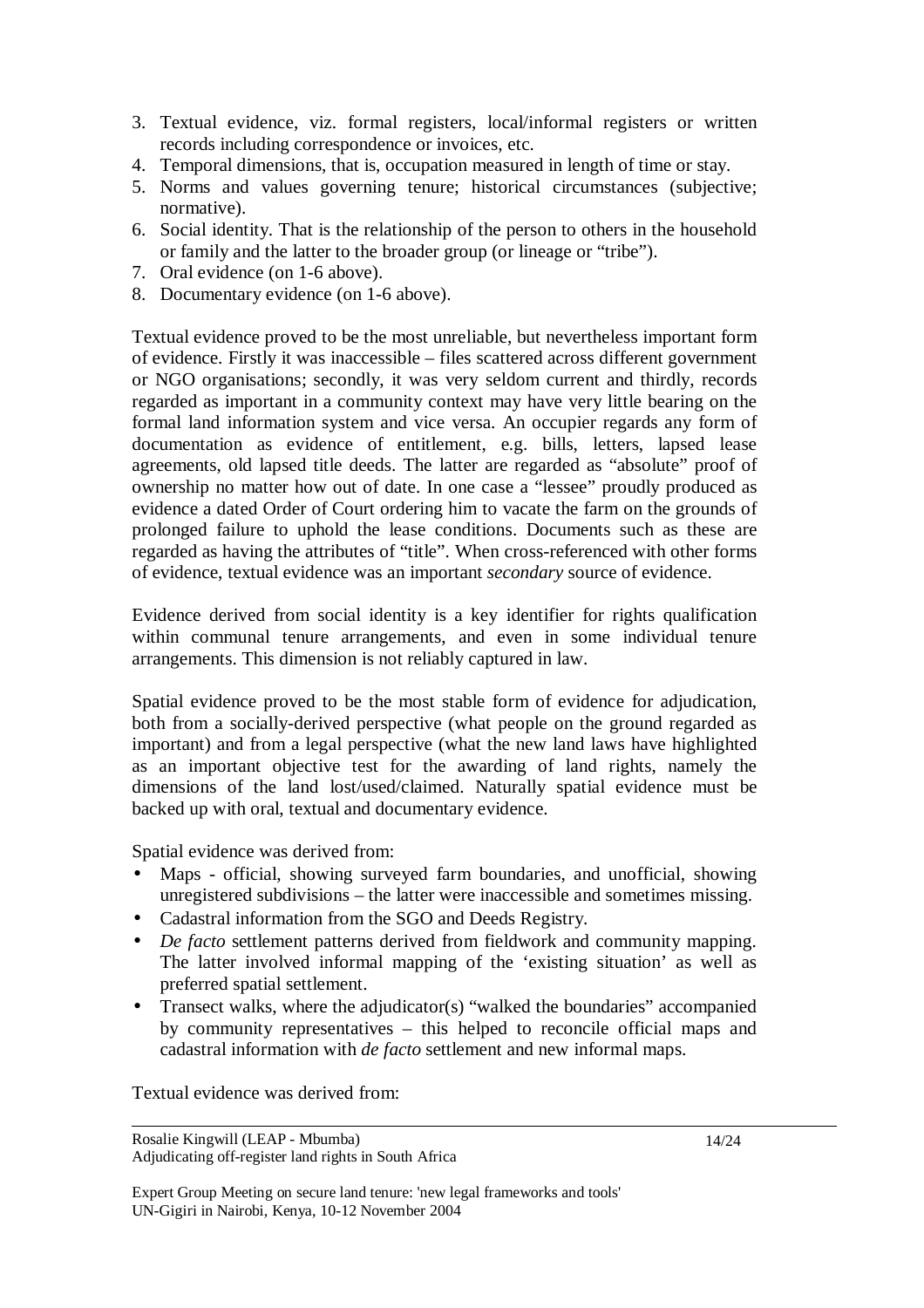- Deeds Office records. These reflect the state as current owner, but show all past owners which often provided the important link between farms and occupiers, since the latter remember prior owners rather than cadastral information.
- Lists of allocations by former authorities (e.g. Dept of Agriculture) these would always relate to cadastral units.
- Claims recorded by the Land Claims Commission by registered farm or erf but frequently incorrect where claims had not been verified or validated.
- Lists of names compiled by the Land Claims Commission these usually did not relate to existing cadastral units or surveyed boundaries.
- Beneficiary lists compiled by community leaders these did not relate to existing cadastral units or surveyed boundaries.

The documentary evidence that is available is scattered (sometimes missing) across various organisations such as state archives, Deeds Office, SGO; national, provincial or regional departments; local government; defunct parastatals; NGOs; community; consultancies etc. Other forms of evidence in core homeland or "communal" areas are sketch maps, betterment plans, PTO's, traditional authority allocations, orthophotos and archival material, e.g. District Commissioner, chiefs and headmen files and files on settlement and land disputes, etc.

Oral evidence in the circumstances of off-register adjudication is the most critically important source of evidence, but must be cross-referenced with a range of other sources of evidence.

A decisive issue during adjudication was the question of what outcome was likely to be supported by the greatest degree of local legitimacy. In other words, what decision was likely to result in a sustainable tenure solution? This was often a question of balancing the objective evidence of a wide range of contesting parties and applying a judgement based on whether equilibrium of power could be reached between them, and on what spatial basis. The outcome had to be informed by some kind of balance of probability of success. This was especially important in the absence of strong capacity for external enforcement. Thus ultimately decisions had to be made in the context of local negotiation, but supported by objective evidence and always informed by principles opposed to the arbitrary deprivation of rights.

The discussion on evidence has shown that in a fluid or highly contested situation, evidence may also be subject to ongoing changes that are difficult to record in conventional registers. Evidence should be viewed, not always as 'fixed' but in some situations more 'fluid' as a result of patterns of socially interlocking rights.

In 'flatter' social orders, such the farm dweller communities, social relations are 'layered' over *time*. The strength of a right is measured against the strength of the relationship with the previous owner or the length of occupation on the land. In older communities where customary principles prevail, there are more clearly defined rules and norms based on more complex social hierarchies. In such cases it may not always be possible for the state to clearly define hierarchies of admissible evidence, that is, ranking evidence according to the weakest or strongest forms of

Rosalie Kingwill (LEAP - Mbumba) Adjudicating off-register land rights in South Africa

15/24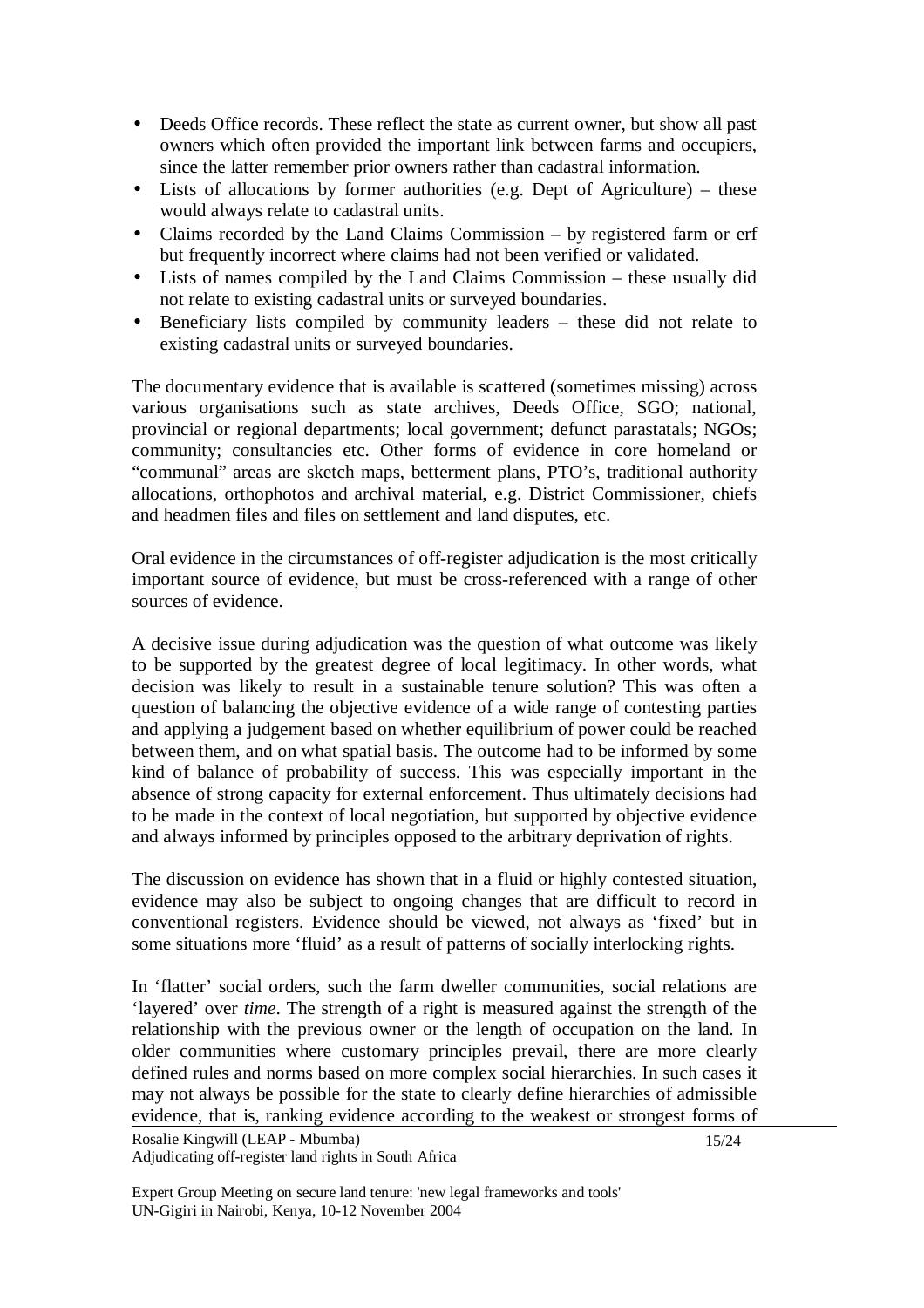evidence from the point of view of awarding rights. In these circumstances pilot studies in different tenure contexts could contribute to the development of criteria for admissible evidence and information systems for the custodianship thereof.

This kind of information system requires a more dynamic approach to collecting and storing evidence. Systems need to be designed as repositories of "living evidence" rather than "fixed evidence" due to the ongoing fluidity of socially regulated tenure relationships or politically unstable situations resulting from situations of rapid change. Under these circumstances, tenure relationships tend to expand and contract. They are not as fixed as a conventional cadastral system.

The first step would be to archive all forms of evidence derived from auditing and adjudication exercises. An accessible land information system would need to be designed to store this evidence. The second step would be to assess alternative ways of storing this information in the long term, making use of digital systems to expand accessibility and use. A third step would be, at the policy level, to critically assess issues such as criteria for admissible evidence. These libraries of evidence could initially operate alongside the cadastre and over time become more integrated with local registries.

Given that such outcomes require particular methods of information gathering and management, it is vital that information infrastructures and systems are designed to collect, interpret and process this "unconventional" evidence in a manner that is regarded as legitimate, and can be easily stored, retrieved, disseminated and updated, starting with paper-based evidence. The evidence could over time be housed in integrated data sets to make them accessible to adjudicators and the public and to cut out the time consuming searches for historic records, currently housed in a wide range of institutions and much of which is rapidly disappearing through lack of storage policies. Official records, consultants' reports, NGO records, plans, maps, etc, are filed in miscellaneous places under different systems and it is left to the ingenuity of researches to locate them.

## **5. CONCLUSION**

The practical implementation of adjudication in off-register or formalising contexts in South Africa is still in its infancy and involves a certain degree of "messiness" as illustrated above. My contribution to this matter is still in the realm of debate or argument. The work was time, place and product-specific. In order to reflect on the lessons learnt, it was necessary to "work backwards" to reconstruct the process. However, taken together with other case material in different South African contexts, these 'pilots' could provide valuable evaluative material to engage in a process of reassessment and policy formulation.

Internationally, adjudication is considered a priority land administration issue, particularly in countries undergoing rapid change such as land reform and development programmes. Yet, in South Africa, it has not been seriously debated in policy, nor is there administrative infrastructure to support it systematically.

Expert Group Meeting on secure land tenure: 'new legal frameworks and tools' UN-Gigiri in Nairobi, Kenya, 10-12 November 2004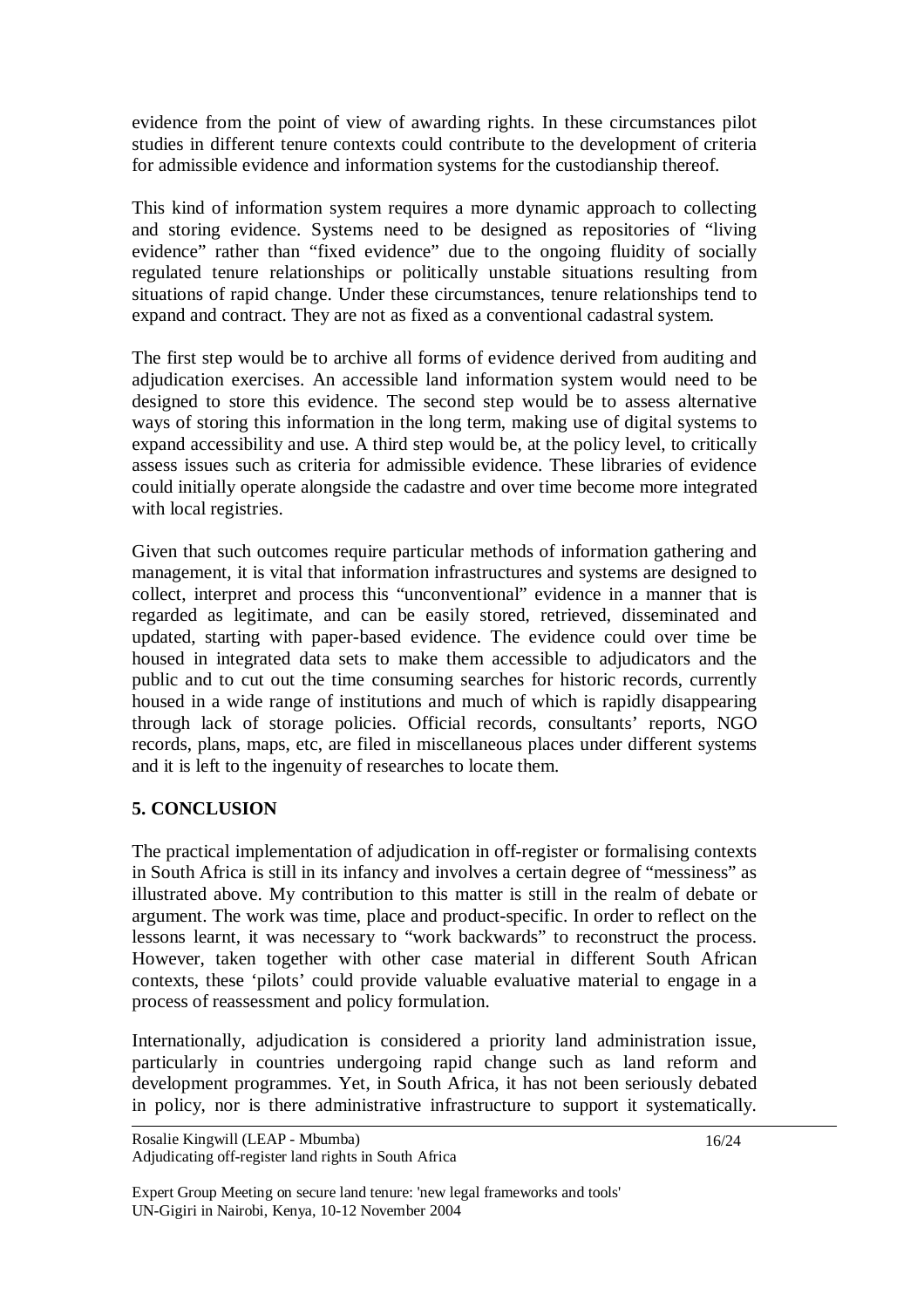There are political, institutional and conceptual issues that constrain its application as a recognised sub-system of land administration in non-cadastred situations.

In the context of off-register systems adjudication makes up for the imperfections of the registration system. This is a departure from the usual thinking in the land administration field, which is to regard the registration system as "perfect" and offregister system as "necessarily imperfect". What the paper has tried to show is that different property systems have different underlying values, and that the current registration systems do not appear to be meeting the demands of tenure in many African contexts. This implies a re-allocation of public investment priorities away from massive formalisation of title, towards the development of more appropriate information systems. The concept of a "cadastre" faces challenges in Africa in its evolution from a system derived from western and colonial land legal origins towards a more appropriate foundation in contexts of socially mediated land tenure.

The point has also been made strongly that in the pursuance of certainty of land rights, adjudication could complement the land and property identification systems, in ways which have not yet been thoroughly addressed in policy. For example, building up policy on evidence and designing an integrated information system for the collection and storage of the evidence. With a uniform information framework in place, uncertainty will still occur but at least there will be predictability because there are pre-existing rules. The first step in policy might be to address the development of rules regulating the function, such as (MXA, 2002):

- The role of the private sector
- The role of the public sector
- What kind of skills adjudicators should have and where the emphasis should lie: survey, legal, agricultural, land use planning, mediation, anthropological, etc?
- What rules of evidence will be created?
- What rules governing record keeping are needed?
- At what scale will adjudication be undertaken systematic/sporadic?
- What will the procurement policies be?
- How will standards be developed, evaluated and enforced?
- How will fees be set and according to which criteria?
- Does a statutory body of adjudicators need to be created for registration, discipline purposes and for evaluating training?
- How will public-private partnership be regulated?

At the moment rights enquiries are undertaken on the basis of tender and cost and hence overly dependent on the vagaries of the market. They are sporadic, once-off, 'snap shot', product oriented exercises, with insufficient regulation.

This paper argues that adjudication is a function that rests between the public administration and the citizenry. The need for impartiality is crucial, since the context in which adjudication occurs usually implies an intervention by the state

Rosalie Kingwill (LEAP - Mbumba) Adjudicating off-register land rights in South Africa

Expert Group Meeting on secure land tenure: 'new legal frameworks and tools' UN-Gigiri in Nairobi, Kenya, 10-12 November 2004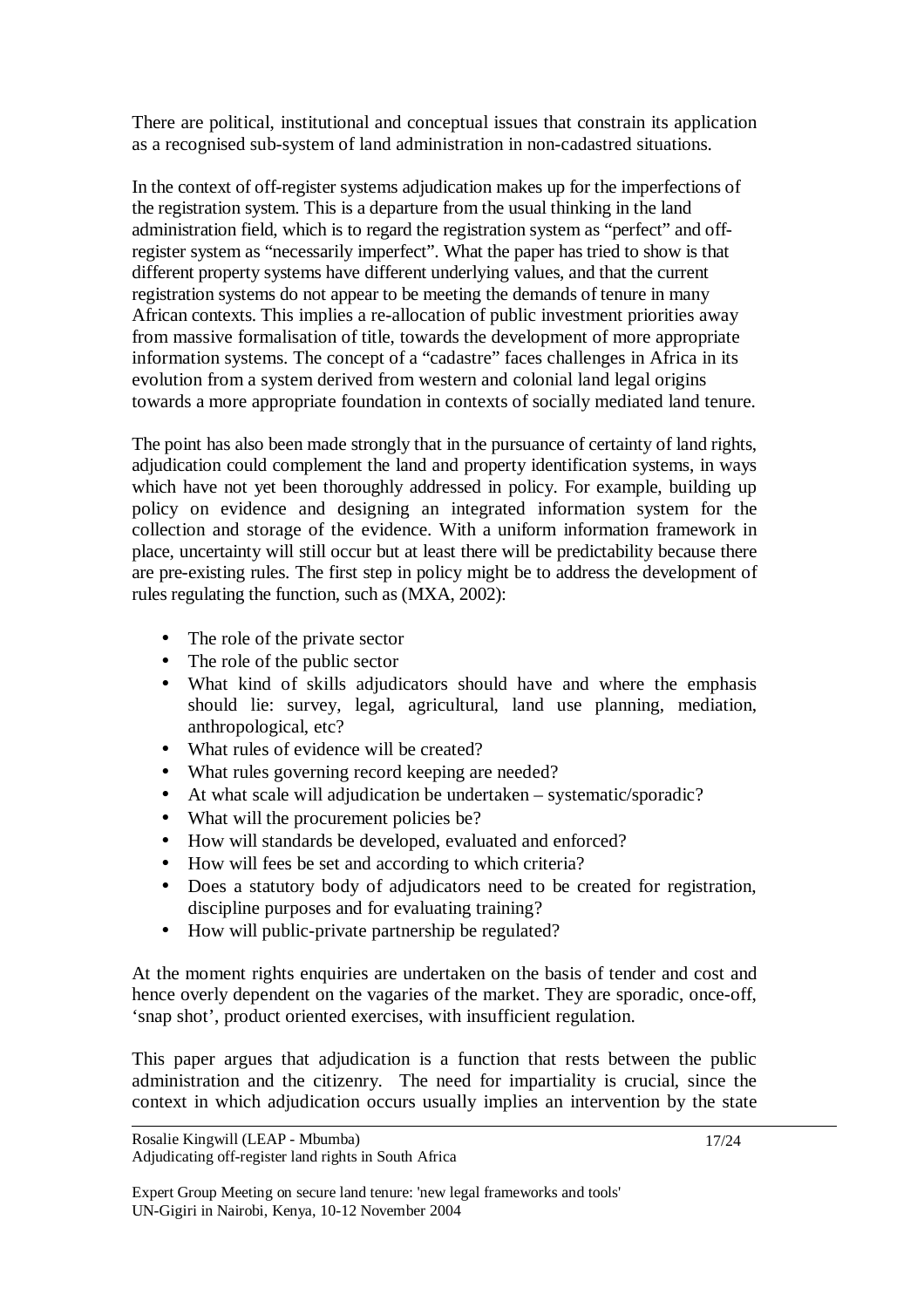with implications for the citizens (e.g. a public interest programme on state land with rights on top of it) or a claim by a citizen against the administration. Therefore there is a need for an impartial third party situated between the administration and the citizenry, regulated by the state in terms of rules and norms.

A regulatory framework and standardisation could be developed taking into account and evaluating lessons learnt in the various "pilots" or projects already undertaken and developing best practices, formulating objectives, assessing delivery at scale, etc. As a first step towards developing pre-existing rules, uniform and acceptable standards and procedures - including procurement standards – and methods of record keeping need to be developed. Current completed projects and "pilots" should be assembled, examined and evaluated. A start has been in within the parameters of Rights Enquiries. However, since projects are approached on an application basis, i.e. sporadically, lessons learnt are not yet being fed back into the system, resulting in loss of valuable and accumulated experience and possible compromising of standards, procedures and products. This results in loss of costefficiency and failure to develop good governance practices, which protects both the administration and the citizens.

Scale of application and cost implications also need to be addressed. Rules that work for sporadic high cost once-off application-driven approaches may well not be viable or sustainable when they have to be systematically applied to thousands of rights. The lack of a system for adjudicating and storing evidence pushes up costs of land reform and development because each time a project is initiated, the issue of rights ascertainment is started from scratch and accumulated knowledge, experience and documentation in a given area is being lost. The accumulated building up and updating of integrated data sets would also cut out a large bulk of present costs that are incurred through these searches (MXA,2002).

From the state's point of view, adjudication can play a critical role in increasing the capacity of the official system to deliver land and housing and servicing.

Expert Group Meeting on secure land tenure: 'new legal frameworks and tools' UN-Gigiri in Nairobi, Kenya, 10-12 November 2004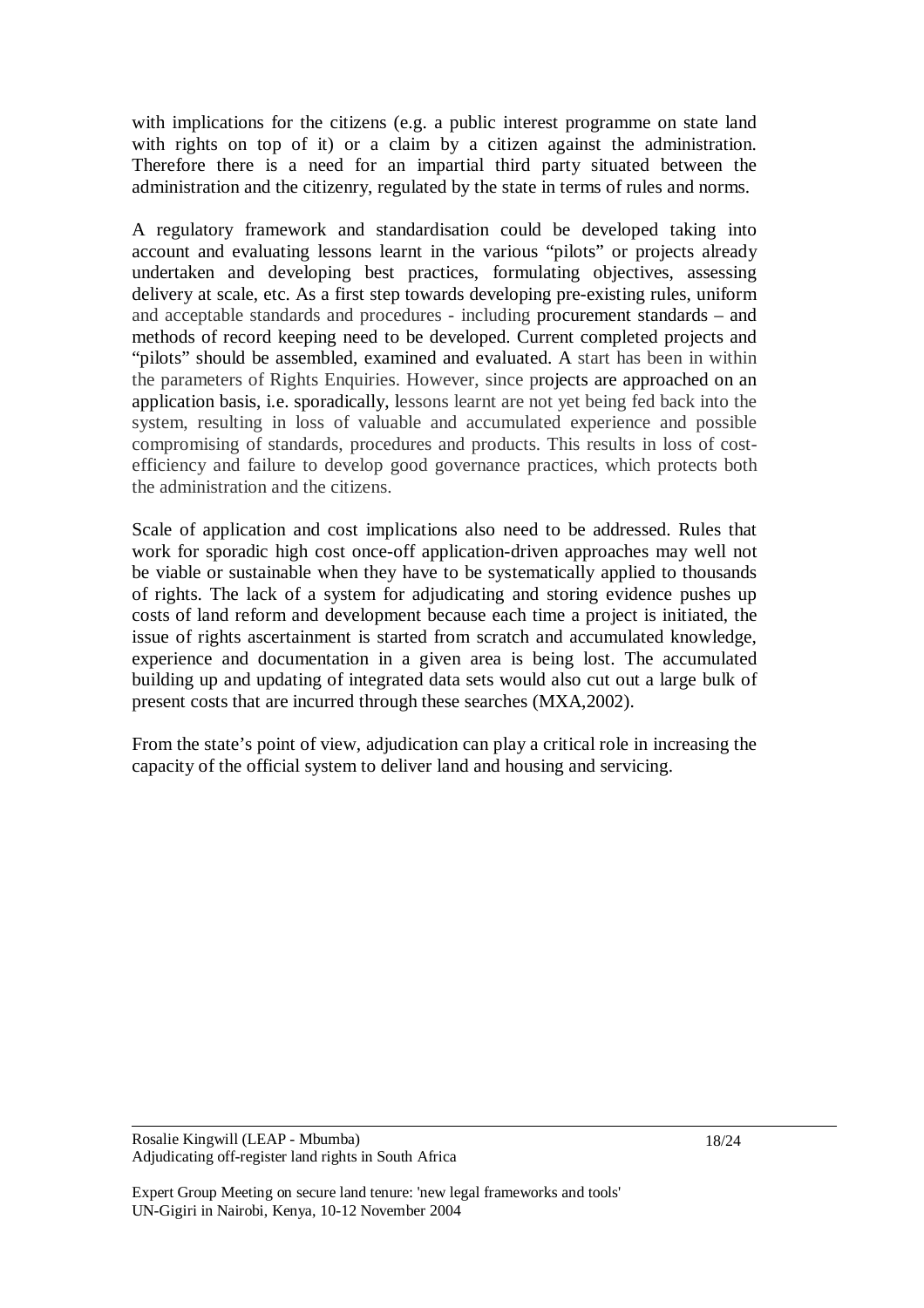# **ACRONYMS**

CLARA - Communal Land Rights Act, 2004 DO - Deeds Office DLA - Department of Land Affairs ESTA - Extension of Security of Tenure Act, No of 62 of 1997 IPILRA - Interim Protection of Informal Land Rights Act, No 31 of 1996 NGO - Non-governmental Organisation PLRO - Provincial Land Reform Office of the DLA PTO - Permission to Occupy – old order right with certificate of occupation SGO - Surveyor General's Office

## **BIBLIOGRAPHICAL**

### **A. Case Study material**

### **Eastern Cape Province, South Africa**

### A. 1 Published

Cocks, M and Kingwill R. (1998) 'Land and Agrarian Reform: Transition and continuity on former white-owned farmland in an Eastern Cape locality', in Proceedings of the International Conference on Land Tenure in the Developing World with a focus on Southern Africa, University of Cape Town, 27-29 January 1998

Kingwill R. & Roodt J. 1998. 'The Macleantown Restitution Case, Eastern Cape' in Brown, M. Erasmus, J., Kingwill, R., Murray C. & Roodt J. 1998. Land Restitution in South Africa. A long Way Home. Idasa, Cape Town.

### A. 2 Unpublished official reports

South Africa. Department of Land Affairs Eastern Cape Provincial Land Reform Office:

- Reports on Masakane farm dweller land acquisition project. Victoria East district [now Nkonkobe Local Municipality]. 1997-9. Prepared by Kingwill, R and Cocks, M.
- Social Land Audit, Gwatyu state land. Cofimvaba district. [now Chris Hani District Municipality]. 2000. Prepared by Kingwill, R and Roodt J.
- Facilitation of Land Transfer. Battlesden and Thorndale, Victoria East District. Nkonkobe Local Municipality. 2000. Prepared by Kingwill, R and Rood, J.
- Recommendations on Land disposal in Buxton and Ekupumleni, Mpofu district. Nkonkobe Local Municipality. 2001. Prepared by Kingwill, R and Vaughan A. McIntosh Xaba & Associates.
- Land disposal plan, Buxton, Mpofu district. Nkonkobe Local Municipality. 2001. Prepared by Kingwill, R.
- Land disposal plan, Ekupumleni and parts of Balfour, Mpofu district. Nkonkobe Local Municipality. 2001. Prepared by Kingwill, R.

Rosalie Kingwill (LEAP - Mbumba) Adjudicating off-register land rights in South Africa

1/24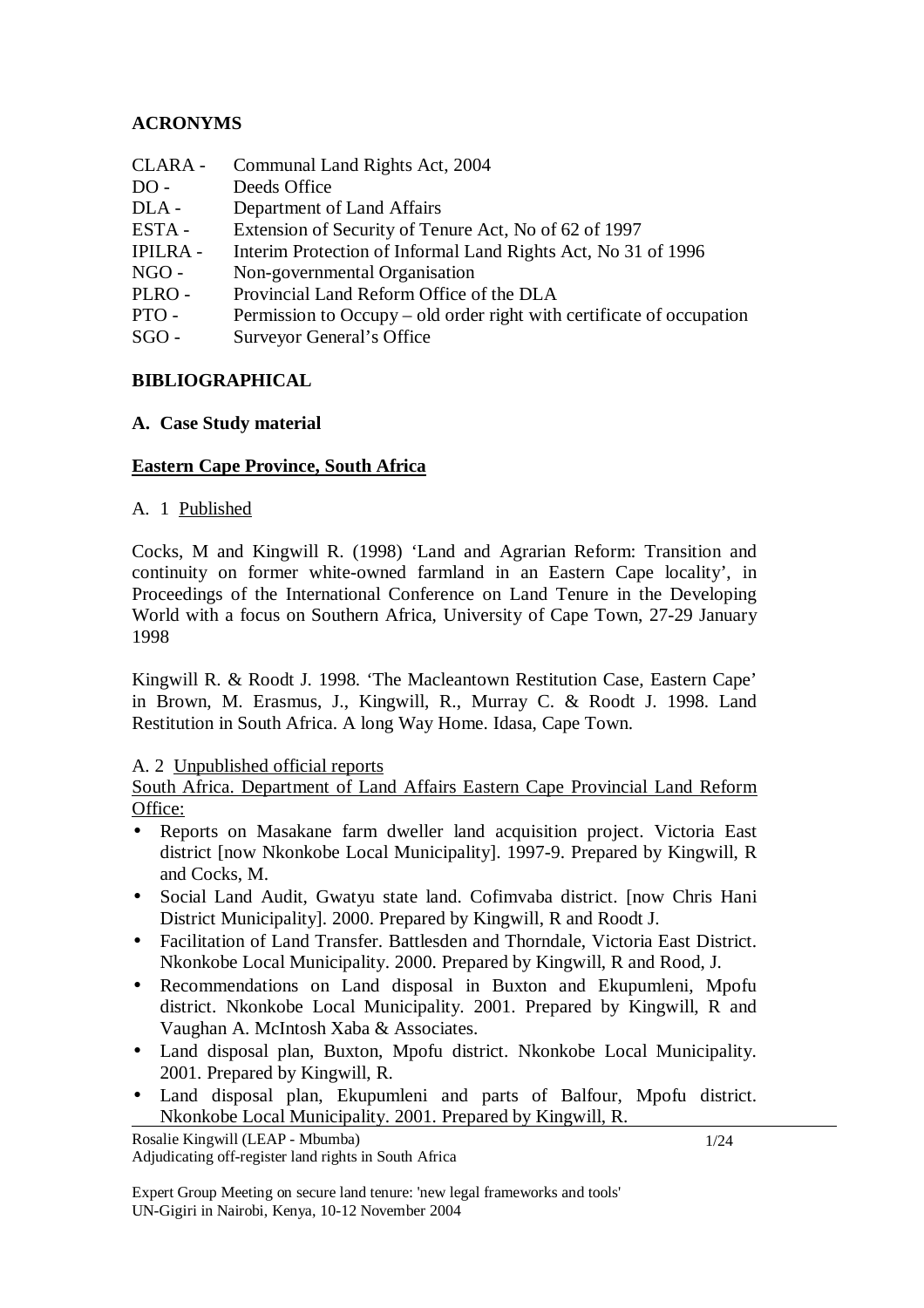- A comprehensive land audit and disposal plan for Philipton, Mpofu district. Nkonkobe Local Municipality. 2002. Prepared by Kingwill, R.
- Land disposal and Restitution, Upper Blinkwater, Mpofu district. Nkonkobe Local Municipality. 2002. Prepared by Kingwill, R. and Seti, S
- Reports on Guba state land, Indwe. Emalahleni Local Municipality. 2002 Prepared by Kingwill, R and Reynolds, J. (July 2002) and Kingwill, R. (November 2002).

South Africa. Department of Land Affairs

- Land Tenure Directorate. 1998. 'Criteria for recognising beneficial occupation of land as an entitlement to "free" transfer of state land'. Prepared by Kingwill, R.
- Land Tenure Directorate. 1999. To clarify [with the Land Reform Policy Committee] the legal status of people who have beneficial occupation or IPILRA rights on state land. Prepared by Claassens, A.
- Minister. 1999. Ministerial Memorandum. Masakane project, Alice district, Eastern Cape to seek Ministerial approval for the project to proceed as a test case to implement state land transfer to beneficial occupiers who are protected in terms of the Interim Protection of Land Rights Act as an urgent interim measure in advance of the enactment of the Land Rights Bill; and in so doing to contribute to the testing of interim procedures relating to protected rights in other similar situations. Assistance from Kingwill, R.
- Minister. 1999. Ministerial Memorandum to obtain Ministerial approval for the release and disposal of certain farms ….. in the Guba State Land Block situated in the Administrative Division of Wodehouse/Indwe in the Eastern Cape Province (Emalahleni Local Municipality) in terms of the State Land Disposal Act, 1961 (Act No. 48 of 1961) ….. to the beneficiaries as indicated. Assistance from Kingwill, R.

South Africa. Amatole District Municipality [now Amatole District Municipality] 1999. Reports on Sunny South Farm workers and surrounding settlements, Chalumna. [Now under Buffalo City Local Municipality]. Prepared by Kingwill, R.

2000. Reports on Cobongo Farm workers land acquisition project, Komga and Macleantown districts. [Now under Amahlati Local Municipality]. Prepared by Kingwill, R.

A. 3 Unpublished reports. Land and Agriculture Policy Centre Kingwill, R. 1999. Eastern Cape District studies, Amatola District Council [now Amatole District Municipality].

## **Kwazulu-Natal**

Hornby, D. 2000. Ekuthuleni Tenure Case Study. Unpublished report.

Rosalie Kingwill (LEAP - Mbumba) Adjudicating off-register land rights in South Africa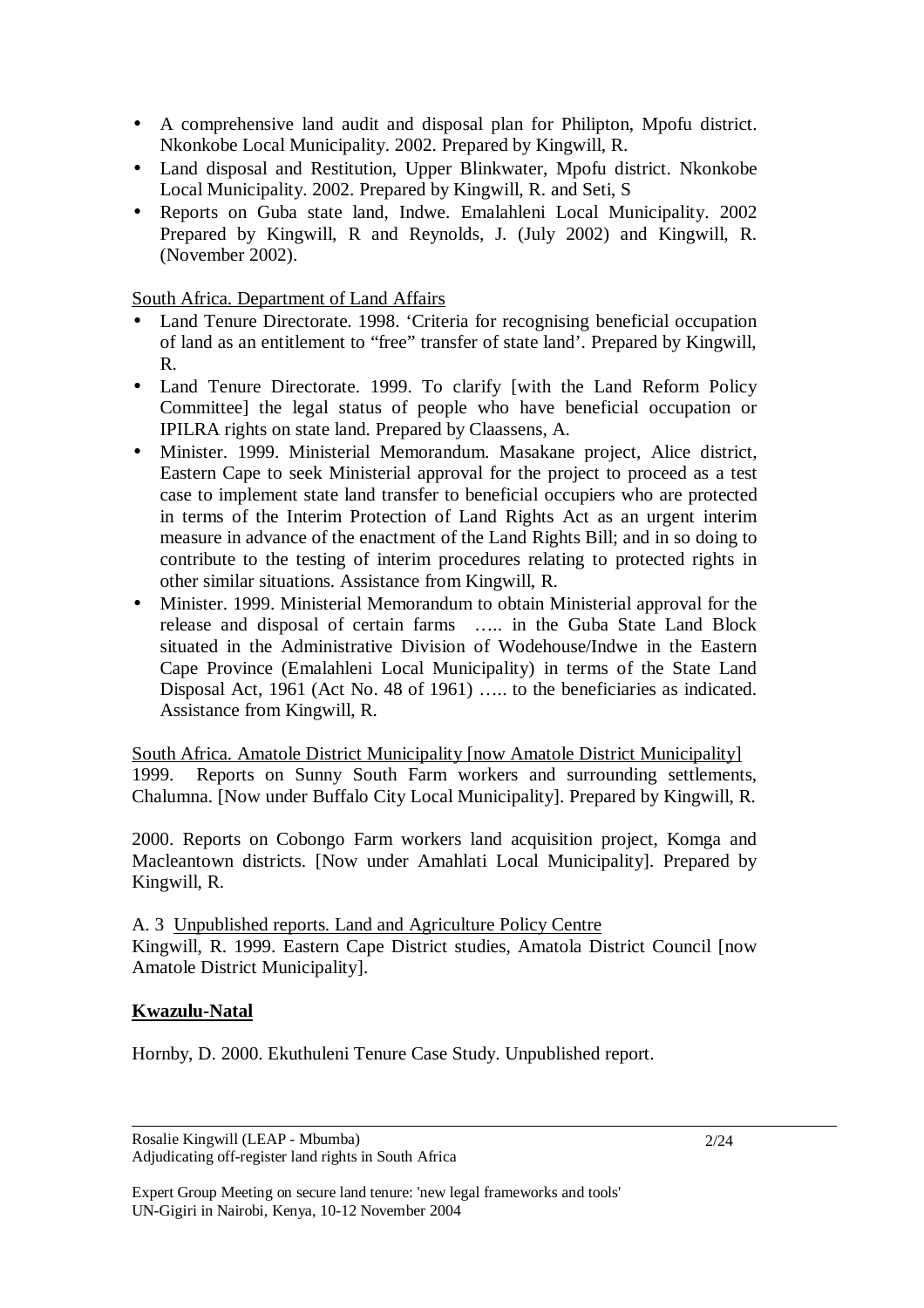### **B. General bibliographical material**

Barry M. & Fourie C. 2002. Analysing Cadastral Systems in Uncertain Situations: a Conceptual Framework based on Soft Systems Theory. *International Journal of Geographical Information Science* 16(1) 23-40.

Carey Miller DL with Anne Pope. 2000. Land Title in South Africa. Juta & Co, Cape Town

Cousins, B. 2002. 'Legislating Negotiability: Tenure Reform in Post-Apartheid South Africa' in Negotiating property in Africa, edited by K Juul and C Lund. Portsmouth, New Hampshire: Heinemann.

Cousins, T and Hornby D. 2000. 'Leaping the Fissures: Bridging the gap between paper and real practice in setting up common property institutions in land reform in South Africa'. Prepared for the CASS/PLAAS CBNRM Programme 2<sup>nd</sup> Annual Regional Meeting on Legal aspects of governance of CBNRM. October 2000

Dale PF & McLaughlin JD. 1988. Land Information Management. An Introduction with special reference to cadastral problems in Third World countries. Clarendon Press: Oxford.

Fourie, C & van Gysen H. 1996. Land management and local level registries. Paper presented at 63rd Federation of International Surveyors PC Conference, Buenos Aires, Argentina, April 1996. *South African Journal of Surveying and Mapping*, 23, 6(142): 353:359.

Hornby, D. 'Securing Tenure at Ekuthuleni'. Paper presented at the Symposium on 'Aligning Development Planning with Communal tenure arrangements in the Context of Changing Legislation in South Africa'. Kwazulu-Natal Provincial Planning and Development Commission (PPDC) & Legal Entity Assessment Project (LEAP). 9 September 2004

Kingwill, R. 2000. 'The Invisible Farmers in the Eastern Cape", Institute for Development Policy and Management, Working Paper No 20, University of Manchester, paper presented at the workshop on Multiple Livelihoods and Social Change, June 2000.

Kingwill, R. 2004a. Mbumba Development Services. 'The Land Sector' in Human Sciences Research Council. 2004: "The Assignment of Schedule 4 and 5 of the Constitution and other Plenary Powers and Functions to the Local Government Sphere". Department of Provincial and Local Government.

Kingwill, R. 2004. LEAP & Mbumba Development Services. 'Square Pegs for Round Holes? Some questions relating to the emerging Land Management Frameworks in South Africa'. Paper presented at the Symposium on 'Aligning Development Planning with Communal tenure arrangements in the Context of

Expert Group Meeting on secure land tenure: 'new legal frameworks and tools' UN-Gigiri in Nairobi, Kenya, 10-12 November 2004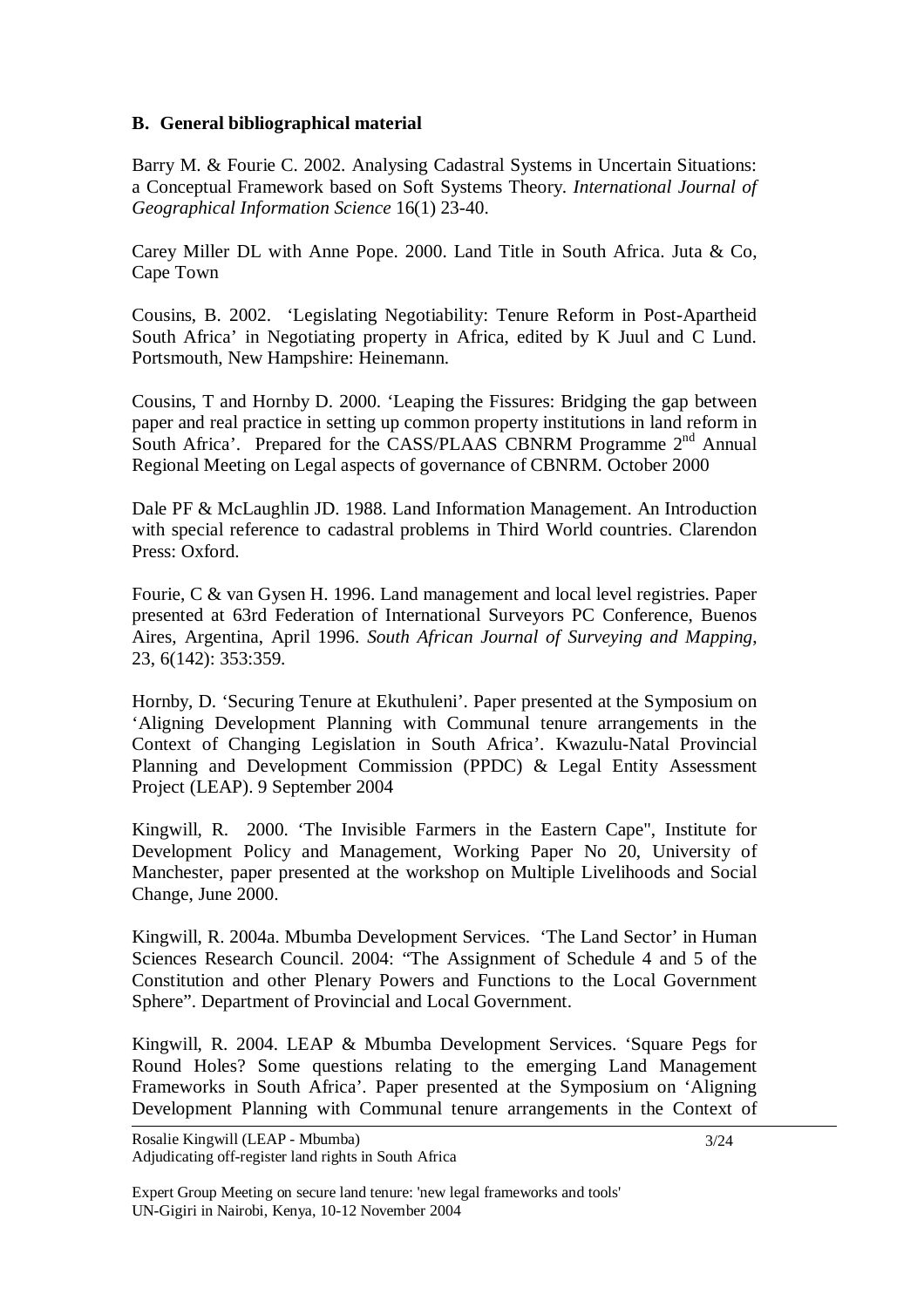Changing Legislation in South Africa'. Kwazulu-Natal Provincial Planning and Development Commission (PPDC) & Legal Entity Assessment Project (LEAP). 9 September 2004

LEAP. 2003. Conceptual framework. www.leap.org.za

McIntosh, Xaba & Associates. 2002. Reports on an investigation into Land Administration Systems in the Eastern Cape Province. Prepared for the Office of the Public Service Commission of South Africa. Project OPSC001/01.

McIntosh Xaba and Associates. 2003. Land Issues Scoping Study: Communal Land Tenure Areas. Report prepared for the UK Department for International Development - South Africa.

McIntosh, Xaba & Associates, USN and Development Works. 2004. Integrated overview of Land Issues in South Africa. Prepared for: Department for International Development Southern Africa (DFIDSA). Process towards developing a Programme of support on Land Issues in South Africa.

Rawlins, D and Westaway, A. Border Rural Committee. 2000. Land Administration Handbook. BRC, East London.

South Africa. Public Service Commission. 2003. Report on the Evaluation of Land Administration in the Eastern Cape Province. www.psc.gov.za

South Africa. Department of Land Affairs. 1997. White Paper on South African Land Policy

South Africa. Department of Land Affairs. 2001. Wise Land Use. White Paper on Spatial Planning and Land Use Management.

South Africa. Department of Land Affairs. 2004. Legislation. Homepage on www.gov.za

South Africa. Human Sciences Research Council. 2004. "The Assignment of Schedule 4 and 5 of the Constitution and other Plenary Powers and Functions to the Local Government Sphere". Dept of Provincial and Local Government.

Ziqubu, N. (Association for Rural Advancement), Cousins, T. (Legal Entity Assessment Project) and Hornby, D (Piloting Local Administration of Land Rights Project and Legal Entity Assessment Project). 2001. 'Using local practices and records to secure individual tenure rights in common property situations - lessons from the case studies on what might work on the ground'. Paper written for the Department of Land Affairs' National Land Tenure Conference, Nov, 2001 Durban

Rosalie Kingwill (LEAP - Mbumba) Adjudicating off-register land rights in South Africa

Expert Group Meeting on secure land tenure: 'new legal frameworks and tools' UN-Gigiri in Nairobi, Kenya, 10-12 November 2004